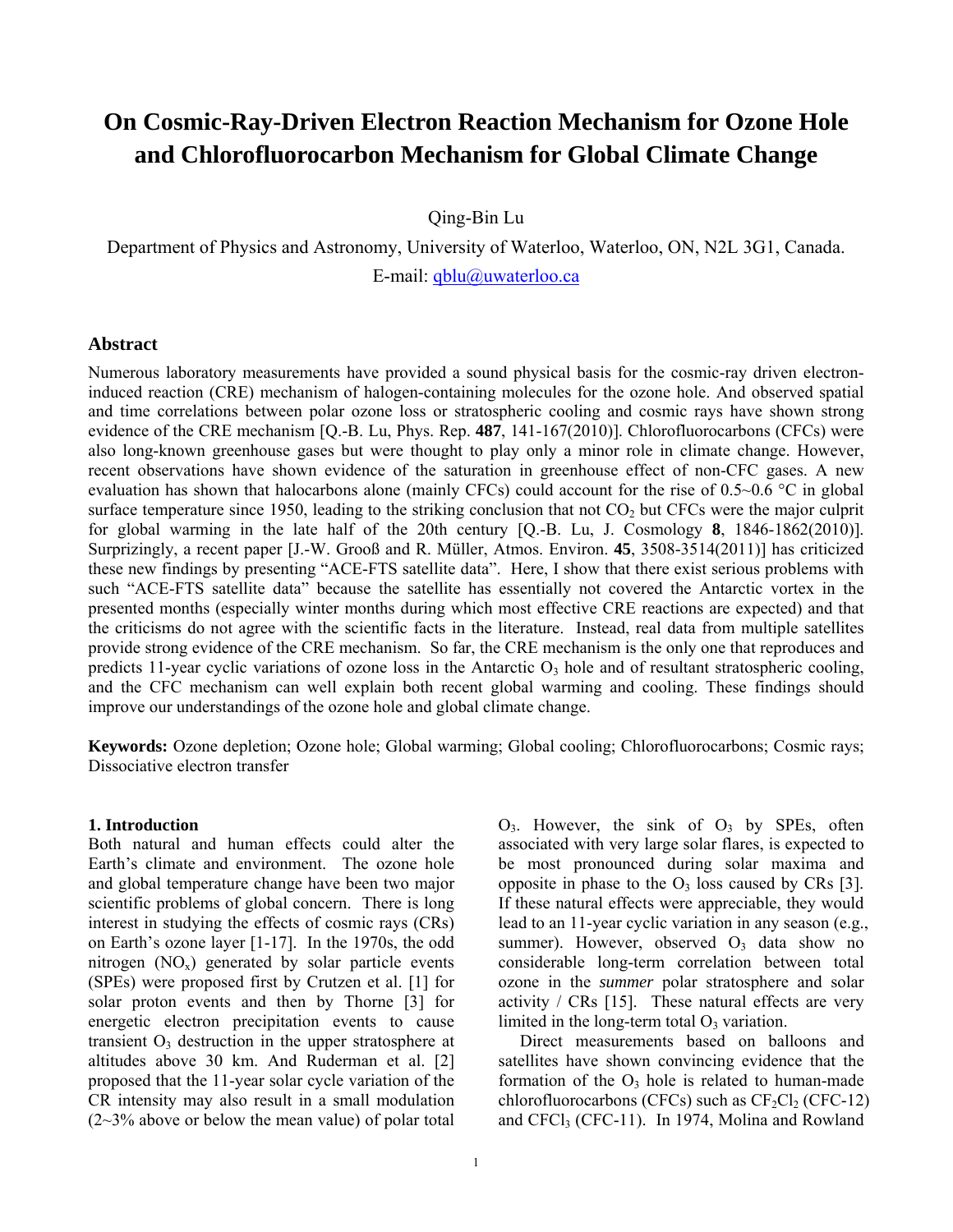[18] first proposed that CFCs are decomposed by photodissociation with UV sunlight (a process called photolysis). The liberated chlorine atoms contribute to the depletion of the  $O_3$  layer. This photolysis was originally predicted to happen in the upper tropical stratosphere at high altitudes of ~40 km. Then it came with a surprising observation by Farman, Gardiner and Shanklin [19] in 1985 that the springtime  $O_3$  hole appeared over Antarctica and at low altitudes of 15-20 km. It was subsequently found that the formation of the ozone hole is closely related to the existence of polar stratospheric clouds (PSCs) that form in the winter Antarctic stratosphere and consist mainly of condensed-phase water ice or/and nitric acid ice  $[20, 21]$ . The  $O_3$  hole was then explained by mixed photochemical models [22-25]: (1) the photolysis of CFCs occurs in the upper tropical stratosphere; (2) air transportation to the lower polar stratosphere of inorganic halogen species (mainly HCl and  $ClONO<sub>2</sub>$ ) resulting from reactions of CFC dissociation products (Cl and ClO) with other atmospheric molecules  $(CH_4 \text{ and } NO_2)$ ; (3) heterogeneous chemical reactions of inorganic halogen species on ice surfaces in PSCs to form photoactive  $Cl<sub>2</sub>$  and HOCl in the winter lower polar stratosphere. Finally, the sunlight-photolysis of photoactive halogens produces Cl atoms to destroy ozone in the spring polar stratosphere. These are the widely accepted explanation of the  $O_3$  hole.

 The Montreal Protocol has successfully phased out the production of CFCs in the world wide. Since the observed total halogen level in the troposphere peaked in  $\sim$ 1994, the original prediction was that "*Peak global ozone losses are expected to occur during the next several years*" [26]. The equivalent effective stratospheric chlorine levels at midlatitudes and Antarctica were then re-calculated to peak in the years around 1997 and 2000, respectively with delays of  $\sim$ 3 and  $\sim$ 6 years from the tropospheric peak, and it was thus predicted that the total  $O_3$  in mid-latitudes and the Antarctic  $O_3$  hole would have recovered correspondingly [27]. So far, however, no statistically significant recovery of  $O<sub>3</sub>$  loss has been observed [28]. Even the largest Arctic ozone hole was observed in 2011 [29]. More remarkably, the largest (smallest) Antarctic  $O<sub>3</sub>$  holes were observed when solar activity was weakest (strongest), e.g., in 1987, 1998 and 2008 (1991, 2002 and 2013 (expected)). In fact, there has been no  $O<sub>3</sub>$  loss observed over the Equator in the past four decades. These observations are inconsistent with the above predictions from photochemical models and indicate that the current photochemical theory of ozone loss

is incomplete or wrong. As noted recently by Manney et al. [29], the ability of current atmospheric/climate models to predict the future polar  $O_3$  loss is very limited, and improving the predictive capabilities is one of the greatest challenges in polar  $O_3$  research. To place the Protocol on a firmer scientific ground, it is still required to obtain a correct and complete ozone depletion theory.

 The fact is also that parallel to the study of photolysis of CFCs, there is a long history of studying electron-induced reactions of halogenated molecules including CFCs [30, 31]. The dissociative attachment (DA) of gaseous CFCs to low-energy free electrons was once suggested as a potential sink of CFCs in the atmosphere by Peyerimhoff et al. [32, 33]. But the process was long thought to be insignificant due to the low free electron density detected in the stratosphere [34, 35]. Then, the large enhancements by *up to four orders of magnitude* in electron-stimulated desorption of Cl ions from  $CF<sub>2</sub>Cl<sub>2</sub>$  adsorbed on polar molecular ice surfaces were surprisingly observed by Lu and Madey [5, 36- 39] and then confirmed by Solovev et al. [40]. In Lu and Madey experiments [5], electron-induced dissociation cross sections of CFCs adsorbed on polar ice surfaces were measured to be *10<sup>6</sup> -108 times* the photodissociation cross sections  $(10^{-20} \text{ cm}^2)$  of gaseous CFCs [30], and a dissociative electron transfer (DET) mechanism was proposed to explain the results:

$$
e_t^-(H_2O/NH_3)_n + CF_2Cl_2 \rightarrow CF_2Cl_2^{*-} \rightarrow Cl^- + CF_2Cl, (1)
$$

where  $e_t^-$  is a weakly-bound electron trapped in the polar  $(H_2O/NH_3)$  ice [5, 36]. This unexpected finding revived the studies of electron-induced reactions of halogenated molecules. The DET mechanism of halogen-containing molecules was also confirmed in surface electron trapping experiments by Lu and Sanche [6, 41-43] and in surface photochemistry experiments by others [44, 45]. More recently, femtosecond time-resolved laser spectroscopic measurements have obtained direct observations of DET reactions of halogenated molecules in liquid water by Lu and co-workers [46-49] or adsorbed on solid ice surfaces by Ryu et al. [50] and Wolf and co-workers [51, 52]. Remarkably, Stähler et al. [52] have recently measured a very large DET dissociation cross section up to  $4\times10^{-12}$  cm<sup>2</sup> for  $CFCI<sub>3</sub>$  on  $D<sub>2</sub>O$  ice, which is comparable to those observed for  $CF_2Cl_2$  adsorbed on  $H_2O$  and  $NH_3$  ice, being  $\sim 1 \times 10^{-14}$  and  $\sim 6 \times 10^{-12}$  cm<sup>2</sup>, respectively by Lu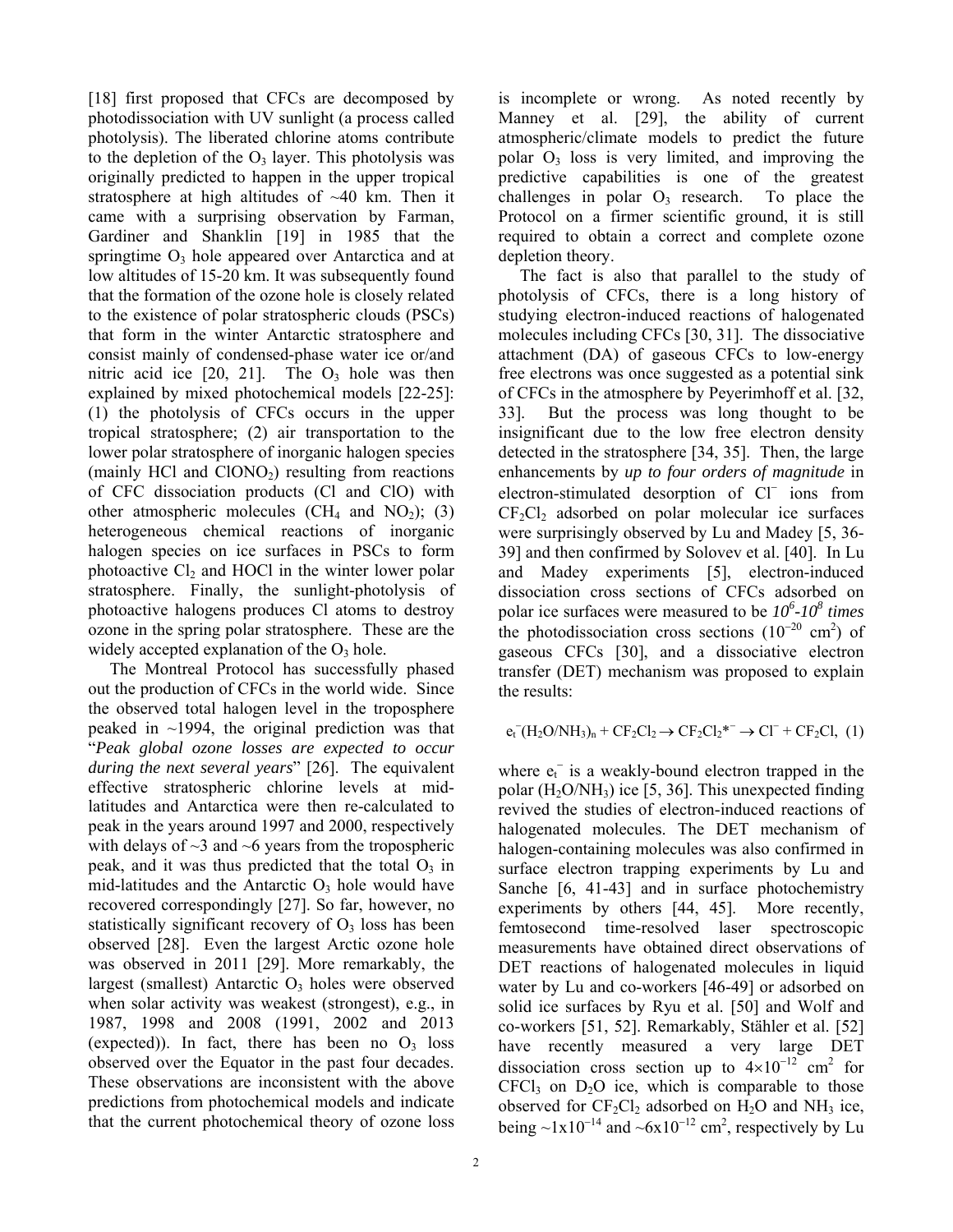and Madey [5]. The DET mechanism has also been confirmed by several theoretical simulations [53-57]. As reviewed recently by Lu [15], it has now been well-established that polar media in various (gas, liquid and solid) phases can largely enhance electron-induced dissociations of both organic and inorganic halogenated molecules such as CFCs and  $HC1$  (ClONO<sub>2</sub>) to various degrees via the DET reaction mechanism.

 It is also well-known that copious electrons are produced by atmospheric ionization of cosmic rays in the stratosphere, especially in the lower polar stratosphere with the presence of PSC ice particles in the winter and early spring polar stratosphere. This logically led to the search of the significance of DET reactions of halogenated molecules for  $O<sub>3</sub>$  depletion in the polar stratosphere [5]. Oum et al. [58] had also reported that  $Cl^-$  ions can be converted into  $Cl_2$ molecules in atmospheric reactions of sea salts. Lu and Madey [5] therefore proposed the observed large enhancement of anions (Cl ) from DET reactions of halogenated molecules adsorbed on PSC ice surfaces as an unrecognized mechanism for the formation of the  $O_3$  hole. It was proposed that resultant  $Cl^-$  ions can either be rapidly converted to reactive Cl atoms to destroy  $O_3$  molecules, or react with other species at PSC ice surfaces to release photoactive  $Cl<sub>2</sub>$  and  $CINO<sub>2</sub>$  in the winter (dark) polar stratosphere [5, 15]. The latter can also produce Cl atoms to destroy  $O_3$ , upon photolysis in the spring polar stratosphere.

 Subsequently, numerous data from field measurements of total  $O_3$ , CFCs, CRs as well as  $O_3$ loss induced stratospheric cooling over Antarctica over the past five decades were examined by Lu and Sanche [6] and Lu [14, 15]. These data have provided strong evidence of the cosmic-ray-driven electron-reaction (CRE) mechanism for the  $O_3$  hole. In particular, ozone loss has shown strong spatial and time correlations with CR intensity. The electron production rate by CRs has a maximum at an altitude of around 18 km in the lower polar stratosphere, at which the  $O_3$  hole is exactly observed. More remarkably, observed data have shown an *11-year*   $cyclic$  variation of polar  $O<sub>3</sub>$  loss, corresponding to the 11-year cycles of CR intensity. This is consistent with the prediction of the CRE mechanism, which is strikingly different from various photochemical model calculations predicting no 11-year cyclic variations in polar  $O_3$  loss [27, 28]. It should be noted that because the oscillation amplitude of the CR intensity in 11-year CR cycles was well-known to be small, only about 10% of its mean value, the resultant oscillation amplitude of polar  $O_3$  would be

too small (far less than 5%) to observe if the CRE mechanism only played a minor role [14, 15].

In addition to their well-known role in  $O_3$ depletion, CFCs are also long known effective greenhouse (GH) gases [59-65]. These previous studies using various climate models unfortunately concluded that halocarbons would play an important but not dominant role in past and future surface temperature changes. In current IPCC climate models [66, 67, 27, 28], it was generally thought that halocarbons would play only a minor part in global warming, whose concentrations are orders of magnitude smaller than those of non-halogenated gases  $(CO_2, CH_4 \text{ and } N_2O)$ . The 2011 WMO Report [28] has concluded that the positive radiative forcing  $\Delta F$  due to the CFCs and HCFCs in 2008 was 0.34  $\pm$ 0.03 W/m<sup>2</sup>, which represented only  $\sim$ 17% of the calculated  $\Delta F$  of +1.7 W/m<sup>2</sup> by CO<sub>2</sub>, together with a small  $\Delta F$  of about **-**0.05  $\pm$  0.1 W/m<sup>2</sup> due to stratospheric  $O_3$  depletion. For a GH gas, the calculation of the radiative force change Δ*F* as a function of changing concentration can be simplified into an algebraic formulation specific to the gas. In climate models mentioned above, a *linear* dependence of the Δ*F* with concentration has been used for halocarbons, whereas a *logarithmic* relationship has been assumed for  $CO<sub>2</sub>$  so that increased concentrations have a progressively smaller warming effect. Namely, the simplified expression for the radiative force  $\Delta F$  of CO<sub>2</sub> is:

$$
\Delta F = 5.35 \times \ln(C/C_0) \tag{2}
$$

in  $Wm^{-2}$ , where *C* is the  $CO<sub>2</sub>$  concentration in parts per million (ppm) by volume and  $C_0$  is the reference concentration. With the  $CO<sub>2</sub>$  concentration rising from 285 ppm in 1850 (pre-industry era) to  $\sim$ 390 ppm by 2010, Eq. 2 simply gave the radiative forcing of  $\sim$ 1.7 W/m<sup>2</sup> for CO<sub>2</sub> alone [28]. It was thus concluded that  $CO<sub>2</sub>$  would play the dominant role in recent global warming. However, this conclusion would be valid *only if* the logarithmic relationship in Eq. 2 for the GH effect of non-halogen gases holds, i.e., there is no saturation in the GH effect.

 Observed data have showed that variations of both total ozone and temperature in the lower stratosphere over Antarctica since 1950 have been predominantly controlled by CFCs and CRs and the global surface temperature change has been well correlated with atmospheric CFCs [15]. Observed data have also strongly indicated that the warming effect of  $CO<sub>2</sub>$  and other non-CFC gases has been saturated, where the saturation is defined as the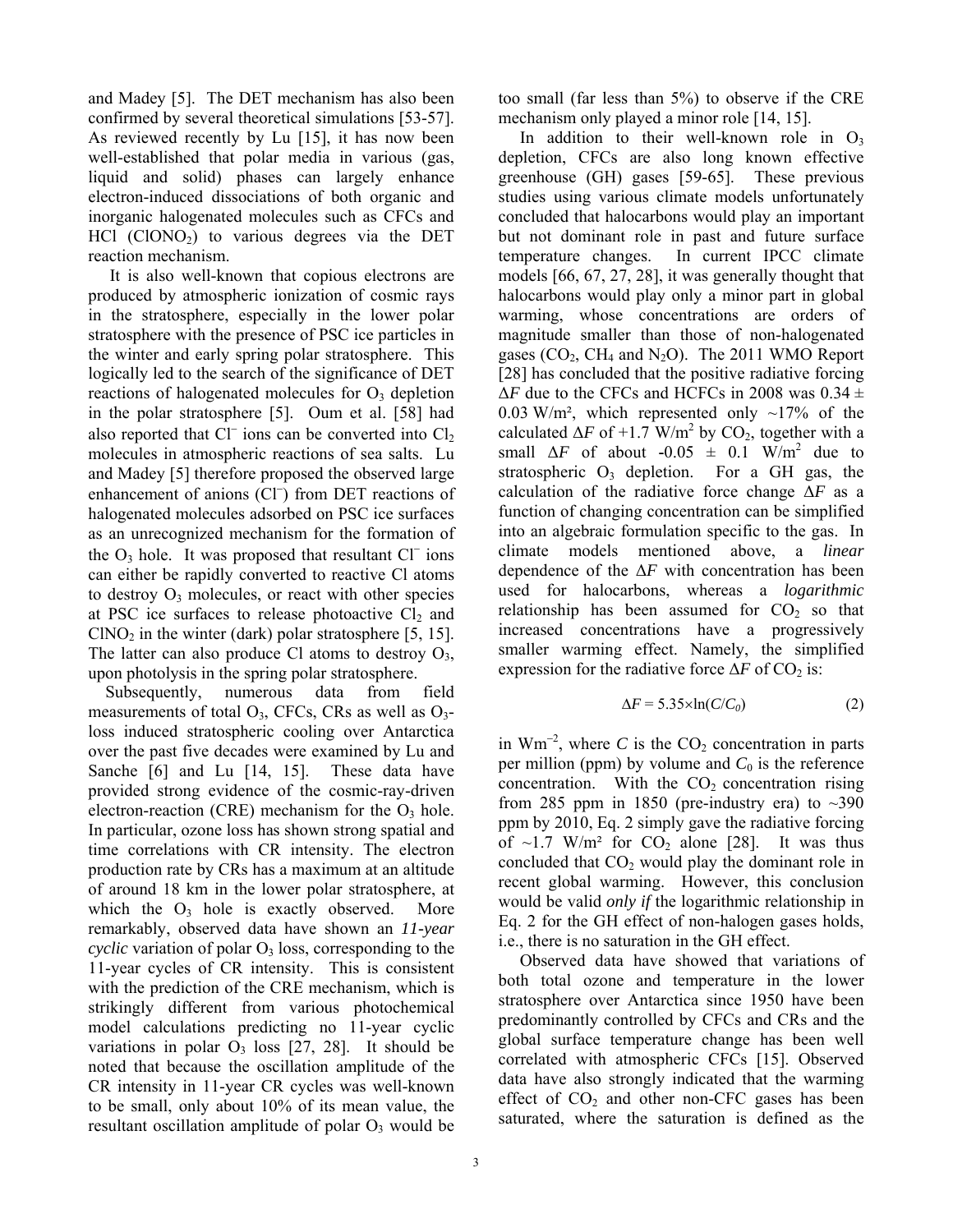phenomenon of no considerable temperature rise observed with an increase in gas concentration [68]. The actual role of halocarbons in global climate change was therefore re-evaluated. The results have shown that halocarbons alone could indeed account for the observed global surface temperature rise of  $\sim$ 0.6 °C from 1950 to 2002 and global temperature will reverse slowly with the projected decrease of CFCs in coming decades. Consistently, the 2011 WMO Report [28] stated that "*There have been no significant long-term trends in global-mean lower stratospheric temperatures since about 1995*".

 In a recent paper, Grooß and Müller [69] stated that "Here, we scrutinise the new theories and concepts put forward by Lu, …We find that the predictions of the future development of the ozone hole based on the CRE mechanism are not reliable and that the prediction of global cooling until 2050 is incorrect". They criticized that the CRE mechanism for the  $O_3$  hole and the CFC mechanism for global climate change "do not have a physical basis". To support their criticisms and to show "no evidence of the CRE mechanism", they showed correlations of CFC-12,  $N_2O$  and CH<sub>4</sub> "satellite data" claimed to obtain from the Canadian ACE-FTS databases.

 In contrast, Revadekar and Patil [70] have most recently used real observed data to study the effect of CFCs on surface temperature changes over the region of India during the period of 1992-2007. They applied a straightforward statistical analysis (the Pearson Correlation analysis method) to real observed data and showed that space-time distribution of correlation coefficients between CFCs and monthly temperature exhibits positive results in most of the months except the pre-monsoon (MAM) months. The observed total level of CFCs in all India increased from 1992 to 1997, and has been decreasing continuously after 1997. During increasing phase of CFCs, temperature showed increasing trends except MAM, while similar features seen but trend magnitudes decreased during decreasing phase. Based directly on real observed data, they have concluded that indeed the variation in surface air temperature has a certain link with the changes in CFCs over Indian region.

 The rest of this paper is organized as follows. Section 2 will show that there are serious problems with the "ACE-FTS data" reported by Grooß and Müller [69, 71]; instead *real* data from the NASA UARS and ESA satellites will be presented. Section 3 will show that the criticisms by Grooß and Müller cannot stand scientifically. Finally, the conclusions will be given in Section 4.

# **2. On the satellite coverage and analysis of CFCs, N2O, and CH4 data**

# **2.1 "ACE-FTS data" by Grooß and Müller**

Fig. 1 of Grooß and Müller [69] showed "CFC-12/CH4 correlation for different latitude regions from ACE-FTS. … panel c shows Southern polar latitudes in *February* and *March*, and panel d shows Southern polar latitudes in *October* and *November*." In the text of [69], Grooß and Müller also stated that "Fig. 1 shows the correlation of CFC-12 (CCl<sub>2</sub>F<sub>2</sub>) data with  $CH<sub>4</sub>$  ... and the polar correlation for the beginning and end of the polar winter, … no significant change of the tracer correlation is observed over the Antarctic winter and spring, when PSCs are ubiquitous in the Antarctic polar vortex (Fig. 1, panels c and d). Such behaviour is in clear contrast to the predictions of DEA induced loss of CFC-12 on PSC surfaces".

 Müller and Grooß then referred to their earlier paper [71] and mentioned their "demonstration" that a decomposition of CFC-12 by the DEA mechanism could not be significant by showing the year-to-year deviation from the polar tracer correlation of ACE-FTS  $N_2O$  and CFC-12 data. In Fig. 2 of [71], they presented *eight time-series monthly-averaged data points per year* for each N<sub>2</sub>O and CFC-12 from the "ACE-FTS satellite data" in the polar stratosphere "poleward of  $60^{\circ}$  S". Reading the paper carefully, one can find that their use of the phase "poleward of  $60^{\circ}$  S" was actually referred to the Antarctic vortex with latitudes of  $60-90^\circ$  S throughout the paper (their text, Fig. 1 and references) [71] and the criticized figure of an earlier paper by Lu [14]. The debate was obviously centered on the CRE mechanism for the O3 hole *in the Antarctic vortex (*60-90S).

 To reveal the serious problems with the "ACE-FTS data" reported in Fig. 1 of Grooß and Müller [69] and Fig. 2 of Müller and Grooß [71], the latitude coverage of the ACE-FTS onboard the Canadian SCISAT-1 satellite is shown in Fig. 1 here. This plot clearly shows that the SCISAT (ACE-FTS) satellite has only covered higher latitudes up to  $\sim 82^\circ$ S over Antarctica in two short periods (March 20— April 10 and August 20—September 10); for other months, the satellite has essentially not covered the Antarctic vortex but the latitudes below  $~63^{\circ}$  S or the North hemisphere only*.* For example, obviously the satellite has not covered the Antarctic region or even the mid-latitudes of the South hemisphere in the months of *February* and *October* and has little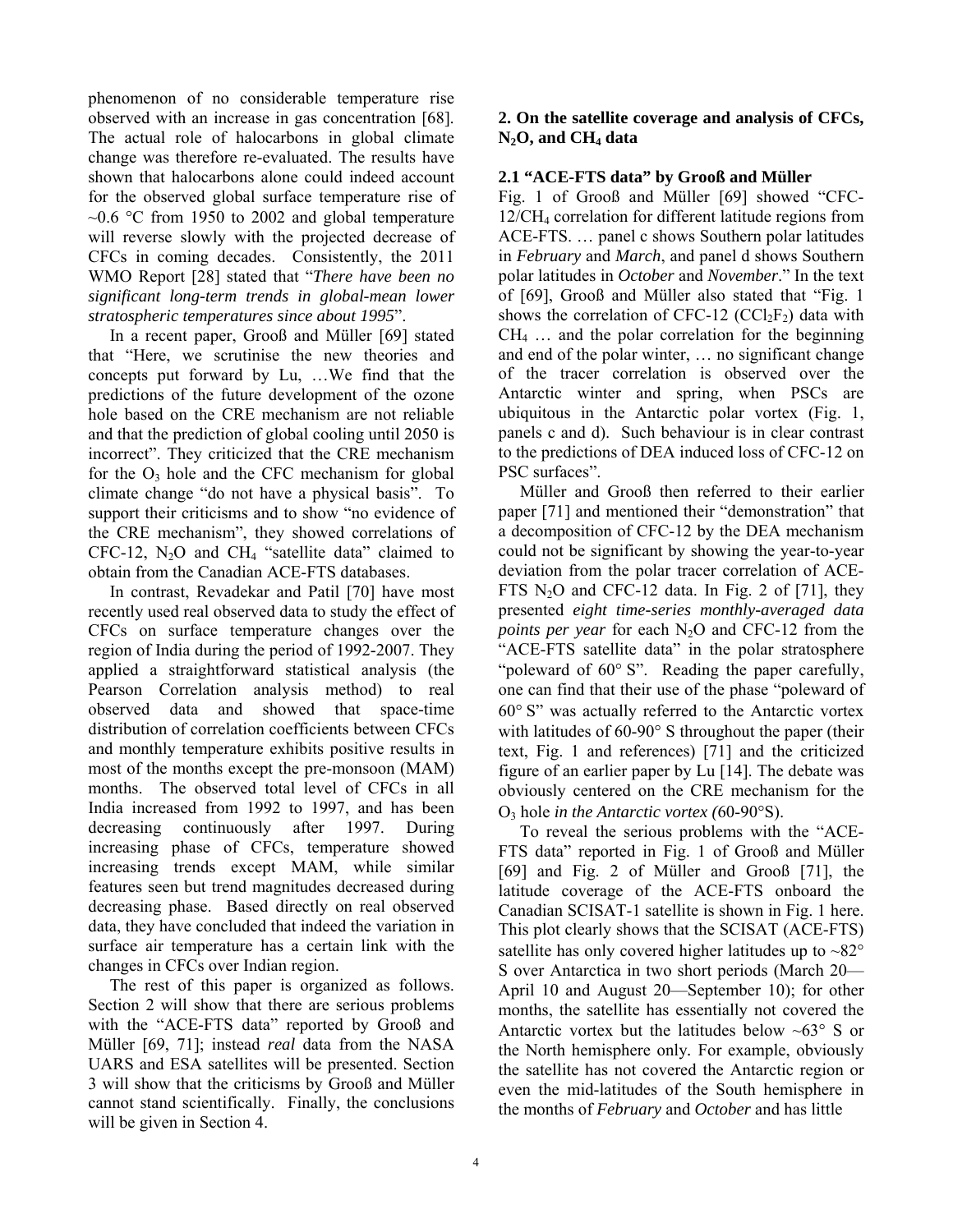

**Fig. 1.** Latitude coverage of the ACE-FTS onboard the Canadian SCISAT-1 satellite. This plot is available at the University of Waterloo's ACE website (http://www.ace.uwaterloo.ca/mission\_orbit.html).

coverage to the Antarctic vortex  $(60^{\circ} - 90^{\circ}S)$  in *November*. Also, it is obviously impossible to obtain *eight monthly mean data* of CFC-12 and N<sub>2</sub>O in *the Antarctic vortex* from the ACE-FTS database. Note that one cannot take the data in the polar edge (60-  $63^\circ$  S) which is not covered by the O<sub>3</sub> hole in most time to represent the average data for  $O_3$ -depleting reactions in the polar vortex. *Therefore, one can conclude that the "ACE-FTS data" reported in panels c and d of Fig. 1 in Grooß and Müller [69] and in Fig. 2 of Müller and Grooß [71] are obviously questionable because of the limitation in the latitude coverage of the satellite.*

Even assuming that the September, October and November data for the Antarctic vortex were available in the ACE-FTS databases, these months are *not* in the season of *winter* but are in the spring in Antarctica. By *September* each year, the largest annual ozone  $O_3$  has appeared and severe air descending has taken place and resulted in significant decreases of all CFCs and trace molecules in the polar vortex. To test the DET reaction mechanism of halogenated molecules, which is most effective in the winter polar stratosphere, one would have to look in the continuous time-series data *in the winter months (from May, June, July to August).* This issue had indeed been pointed out previously [15]. Ignoring this key point, Grooß and Müller [69] presented not only problematic "ACE-FTS" data in their Fig. 1 but also the two-month data of  $CH<sub>4</sub>$ , N<sub>2</sub>O and CFC-12 in *March* and *September* in their Fig. 2 to show "no obvious evidence" of the DET reactions of CFC or N2O over Antarctica during *winter*. Even the fits to the data in their Fig. 1c and d resulted in no *linear* correlations, which should exclude the air mixing process as the cause of concentration changes, according to their earlier argument [72].

#### **2.2 Data in the references by Grooß and Müller**

Grooß and Müller [69] also cited references to argue that "Very compact correlations are reported in the literature between observations of long-lived tracers like  $CH_4$  and  $N_2O$  and CFCs (e.g., Michelsen et al., 1998; Müller et al., 2001)." Looking in the cited references, however, one can find that Michelsen et al. [73] actually reported data obtained from the ATMOS instrument for the late springtime (namely in the period of *November 4-12, 1994*) but not winter polar stratosphere. Müller et al. [72] did report the balloon-borne measured data of  $O_3$ ,  $N_2O$  and CFCs over the 1991/92 Arctic winter (December 1991, January, February and March 1992). In contrast to the later claim and argument by Grooß and Müller [69], however, Müller et al. [72] did show an excellent linear correlation for their  $N_2O$ -CFC12 data (plotted as Fig. 4 in [72]) but not for their  $N_2O$ - $CFC11$  and  $N<sub>2</sub>O-CFC113$  data. Interestingly, Müller et al. [72] even concluded that "Analysis of the concurrently measured  $CFC11-N<sub>2</sub>O$  relation rules out mixing processes as the major cause" and "chemical loss is the reason" for the observed  $O_3$ deficit of about  $\sim$ 25% in the lower Arctic stratosphere in the dark middle winter of 1992. They also stated that "No further chemical ozone loss is observed between early February and late March 1992" in the Arctic vortex. These observations cannot be explained by the photochemical model for polar  $O_3$  loss, as Müller and co-workers [74] concluded "The model significantly underestimates the loss rates inferred for January to mid-February. Extensive sensitivity studies show that the discrepancy between model and Match results cannot be explained by the known uncertainties in the model parameters."

#### **2.3 Arguments by Grooß and Müller**

Besides the problems with their "ACE-FTS data", Müller and Grooß [69, 71] also presumed that no physical or chemical processes could occur for  $N_2O$ in the lower polar stratosphere because no photodissociation of  $N_2O$  (the so-called 'trace gas') occurs there. They argued that "a DEA-induced decomposition of  $N_2O$  or  $ClONO_2$  is speculative, since the DEA mechanism for stratospherically relevant species has only been demonstrated in the laboratory for CFC-11, CFC-12, and HCl". This argument is strange. First,  $N_2O$  is a very well-known and widely-used scavenger for electrons produced in radiolysis of water in radiation biology [75] and its DET reactions with weakly-bound electrons at various surfaces have been well documented (see references in [15]). Second, as reviewed recently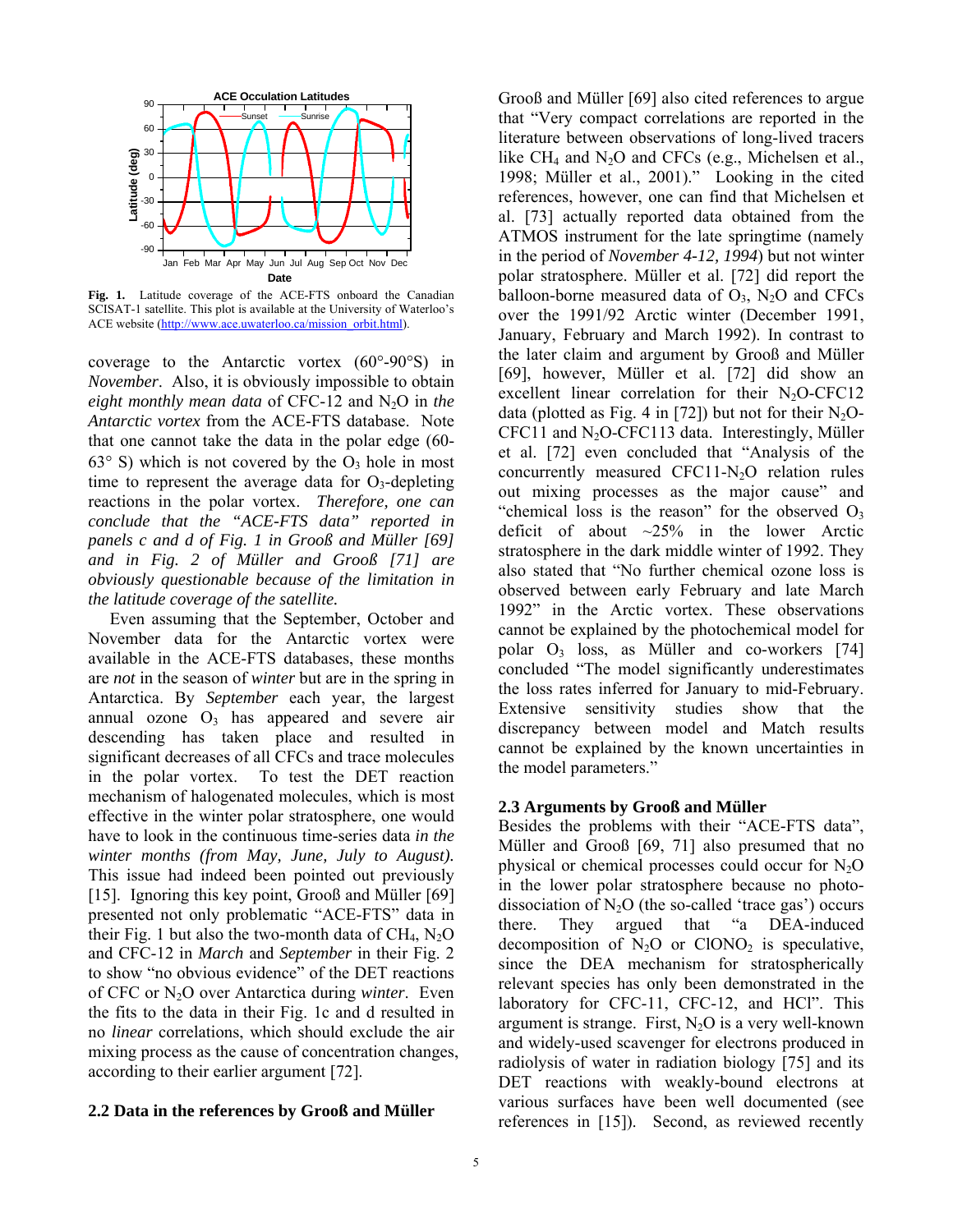[15], it has been well established both experimentally and theoretically that for those molecules such as Cl-, Br-, and I-containing molecules that are effective for dissociative attachment to free electrons at energies near zero eV in the gas phase, their DET reactions with weakly-bound electrons are highly effective in polar media such as  $H_2O$  and  $NH_3$  in various phases [5, 6, 36-57]. Particularly, gaseous  $CIONO<sub>2</sub>$  has been reported to have an extremely large DEA cross section at an electron energy of zero eV. Therefore, it is certainly reasonable to conclude that similar to CFCs, ClONO<sub>2</sub> and N<sub>2</sub>O will have effective DET reactions with weakly-bound electrons trapped in PSC ice under the strongest CR radiation in the winter polar stratosphere at altitudes of 15-20 km, though their DET reaction efficiencies (absolute cross sections) are expected not to be identical [15]. CH4 should in principle be an inerter "trace" gas than  $N_2O/CFCs$ , because CH<sub>4</sub> does not have a dissociative attachment resonance with nearly 0 eV electrons in the gas phase and therefore its direct DET reaction with weakly-bound electrons trapped in PSC ice cannot occur. Nevertheless, it should be cautious to assume an *absolute* inertness of CH<sub>4</sub> in the stratosphere as there is also evidence of the potential reaction of CH4 with reactive radicals produced from the reactions of other molecules such as  $N_2O$  and CFCs [15]. In fact, the reaction  $CH_4$  with a Cl atom arising from photolysis of CFCs had been included in photochemical models to form HCl [22-25].

# **2.4 Data from NASA UARS and ESA satellites**

In fact, continuous, time-series data of CFC-12 and  $CH<sub>4</sub>$  over the Antarctic vortex during winter months (June, July and August) are available in NASA and ESA satellite databases. In Fig. 19 of Lu [15], one set of such time-series data was presented: the observed monthly average  $CH<sub>4</sub>$  data combining the data from both the Cryogenic Limb Array Etalon Spectrometer (CLAES, running over the complete year 1992 only) and Halogen Occultation Experiment (HALOE, running over six years in 1992–1998) aboard the NASA Upper Atmosphere Research Satellite (UARS), and the  $CF_2Cl_2$  data over the winter of 1992 from the CLAES were shown. The data clearly indicate that DET reactions of CFCs but not  $CH_4$  occurred in the lower polar stratosphere during the whole period of winter [15]. Grooß and Müller  $[69]$  criticized that the data for  $CH<sub>4</sub>$  from the two instruments (HALOE and CLAES) aboard the UARS would not be comparable with the data of CFC-12 from the CLAES only. There are several problems with this criticism. First, the combined CH4 data from the instruments of CLEAS and HALOE were processed and made available to researchers directly by the HALOE team rather than by Lu [15]. Second, the combined HALOE-CLAES  $CH<sub>4</sub>$  data were used in Lu [15] just because the multiple-year data are more reliable than the CLEAS  $CH<sub>4</sub>$  data that covered the single year 1992 only. Note that there are no combined HALOE and CLAES CFC-12 data available. Third, time-series CH4 and CFC-12 data from the same instrument CLEAS are now plotted in Fig. 2 here, which shows a consistent result with Fig. 19 of [15]. These data clearly show that for CH4, no decrease in the *lower* Antarctic stratosphere *below 20 km* from March to August (even an increase in July) was observed, whereas the  $CF_2Cl_2$  level significantly and continuously decreased from ~320 in March to 200 pptv in August. These data provide strong evidence of DET reactions of CFC-12 but not  $CH<sub>4</sub>$  in the *winter* lower polar stratosphere.

 Although the CLEAS data covered one full year (1992) only and might have large uncertainties, new and more reliable satellite data over the past decade are now available. Here, original ESA's Oxford MIPAS Near Real Time satellite data of CFC-12,  $N_2O$  and  $CH_4$  in the lower Antarctic stratosphere (65-90 S) during the winter season (June 23- September 30) *over the past ten years* (2002-2011) are plotted in Fig. 3A-C. The 9-year (2003-2011) mean time-series data are obtained by averaging these satellite data and shown in Fig. 3E, where the  $CFC-12/N<sub>2</sub>O/CH<sub>4</sub>$  data were normalized to its value in the beginning of winter. In the averages, the 2002 data were not included due to the unusual split of the polar vortex in 2002 [27]. Interestingly, Fig. 3E shows that the CFC-12 data exhibit a variation curve that overlaps well with that of the  $N_2O$  data. In contrast, the  $CH<sub>4</sub>$  data show a very different curve. It is clearly confirmed that the CFC-12 and  $N_2O$ levels exhibit a similar continuous decrease since the beginning of winter, while the  $CH<sub>4</sub>$  level does not decrease until the end of August. After that, all gases show decreasing trends in September-October and then rising trends in November. Note that in September and October, the levels of all gases (CH<sub>4</sub>,  $N_2O$  and CFC-12) drop in the polar lower stratosphere. This can be well explained by significant stratospheric cooling and air descending as a result of severe ozone loss in the spring lower polar stratosphere. These data provide strong evidence of the CRE reactions of CFCs and  $N_2O$  in the *winter* polar stratosphere.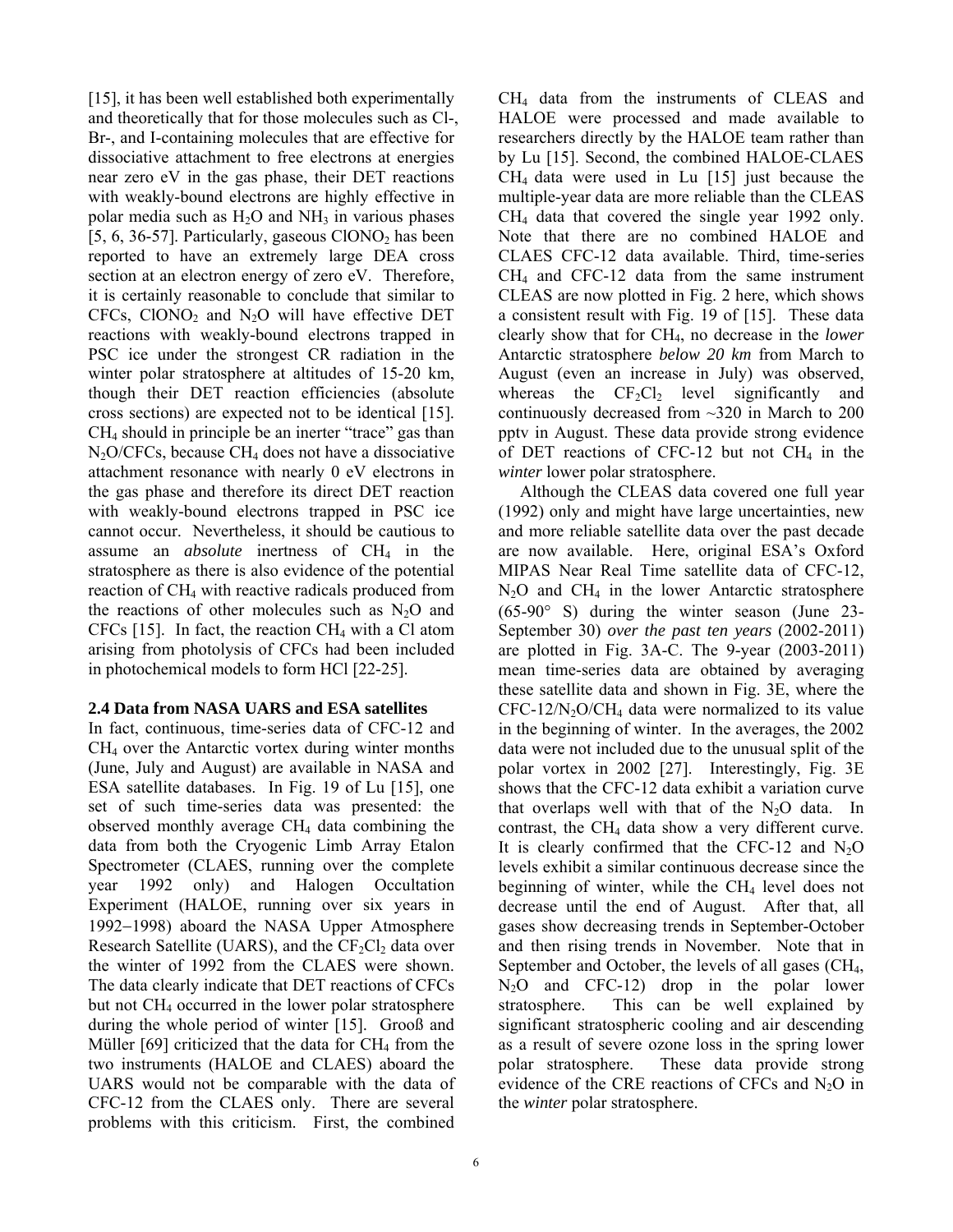

Fig. 2. Weekly averaged zonal-mean altitude-latitude maps of CH<sub>4</sub> and CFC-12 mixing ratio in the southern hemisphere from March to September 1992. Data (V9) were obtained from the CLAES aboard the NASA Upper Atmosphere Research Satellite (UARS).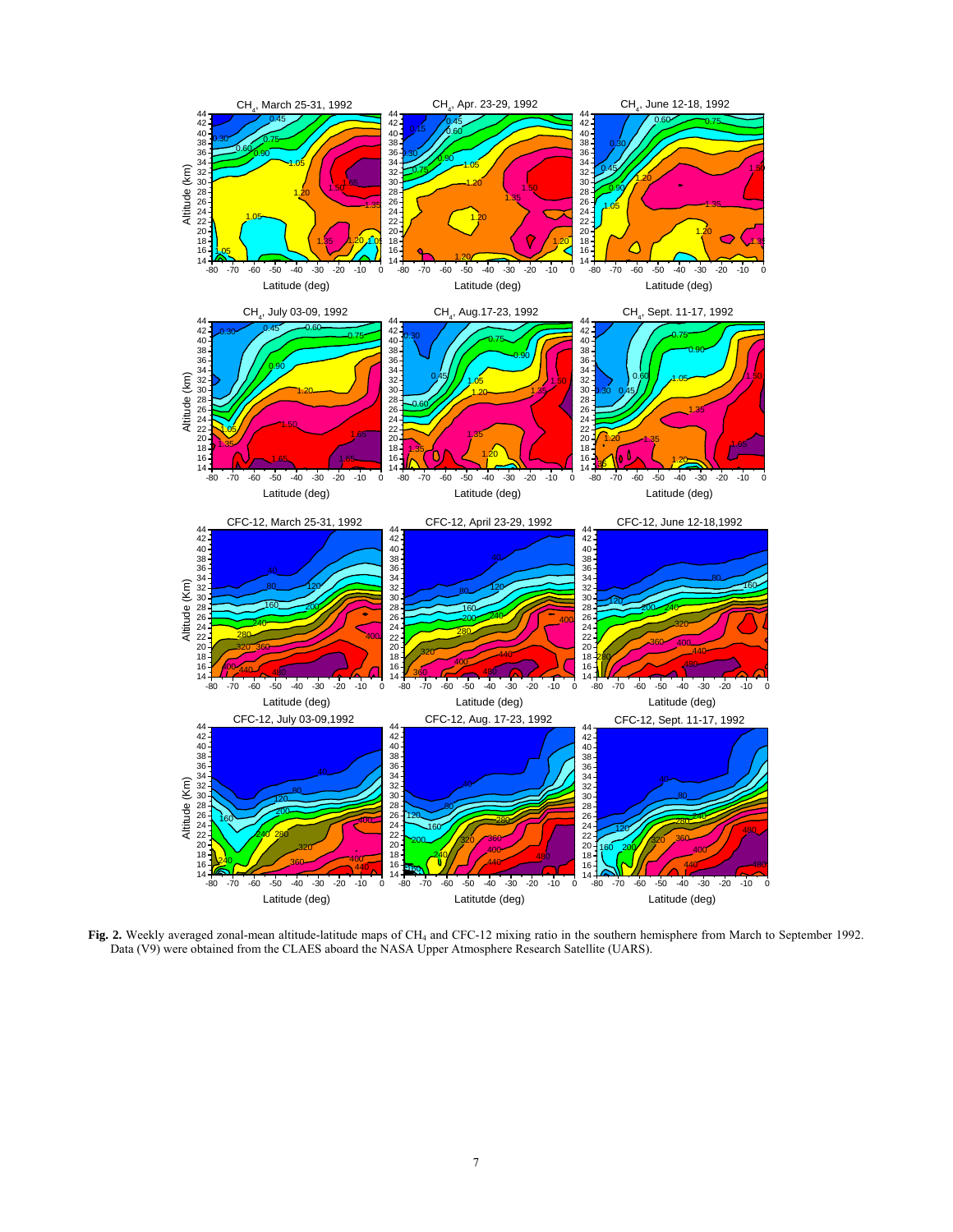

Fig. 3. A-C: ESA's Oxford MIPAS Near Real Time satellite data (symbols) of CFC-12, N<sub>2</sub>O and CH<sub>4</sub> in the lower (30 mb) Antarctic stratosphere (65-90° S) during the winter season (June 23-September 30) over the past ten years (2002-2011). The solid line in red in each plot is the 9-year (2003-2011) mean time-series data obtained by averaging original data. **D.** British Antarctic Survey (BAS)'s real-time daily total ozone data measured at Rothera, Antarctica over the past 16 years (1996-2011). The solid line in red is the 15-year mean time-series data, obtained by averaging original data with the 2002 data excluded. E: The 9-year mean ESA's Oxford MIPAS time-series data of CFC-12, N2O, CH4, where the data for each gas were normalized to its initial value in the beginning of winter. F: The 15-year mean BAS time series data of total  $O_3$  at Rothera. In E and F, the 2002 data were not included due to the unusual split of the polar vortex [27].

 As mentioned in the above, the CRE mechanism can form reactive species to destroy ozone in both the *winter* polar stratosphere in the dark and the *springtime* polar stratosphere with sunlight. Fortunately, real-time daily total ozone variations at Rothera, Antarctica over the whole years have been well recorded by the British Antarctic Survey (BAS) since 1996. The original total ozone data measured at Rothera over the past 16 years (1996-2011) are plotted in Fig. 3D. Fig. 3F shows the 15-year mean time series total ozone data averaged from these data, excluding the 2002 data due to the unusual split of the polar vortex in 2002. It is clearly seen that total  $O<sub>3</sub>$  starts to drop from a high value of about 300 DU at the beginning of July to about 220 DU at the

middle of August and to a minimum value as low as 150 DU in September. Although the ozone hole, which is currently defined in ozone research community as the area with total  $O<sub>3</sub>$  below 220 DU, would only appear after the middle of August, significant  $O_3$  loss has occurred far before the mid-August in the winter polar stratosphere. Note that there is lack of sunlight in the lower polar stratosphere during winter. Thus, the significant polar  $O_3$  loss in July and early August cannot be explained by the photochemical models. The realtime variation of total  $O_3$  over Rothera (Fig. 3F) generally follows well that of CFCs or  $N_2O$  (Fig. 3E) during winter, indicating that the CRE mechanism plays an important role in causing severe  $O<sub>3</sub>$  loss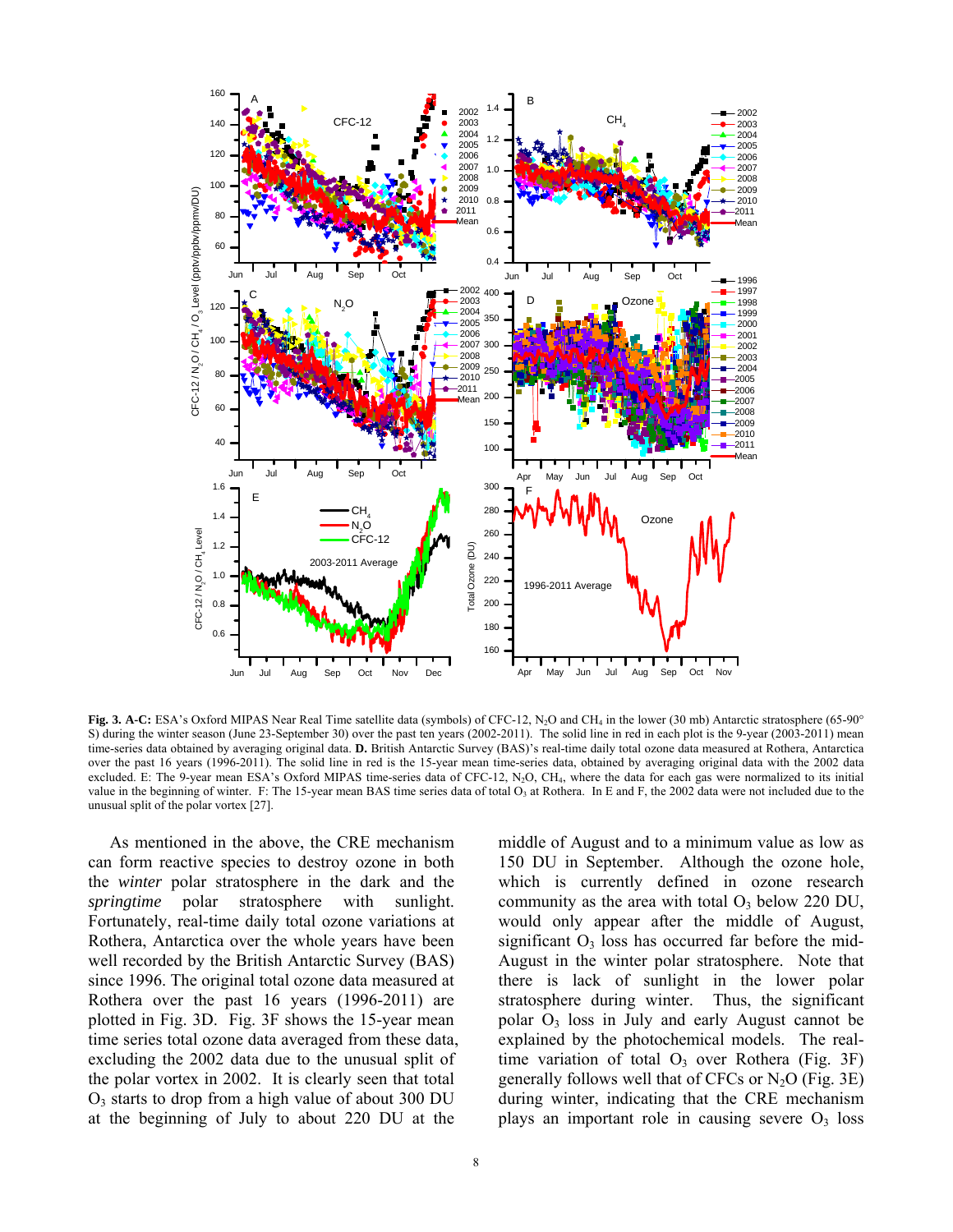over Antarctica. Note that if  $N_2O$  is used as a 'trace' gas and its concentration drop in early and middle winter is used to 'correct' total  $O_3$  data measured by satellites, then 'no chemical ozone loss' prior to the mid-August would result in. This 'calibration', however, would inevitably give rise to artificial results.

 So far, no real evidence for the absence of DET reactions of halogenated molecules in the polar stratosphere *during the winter months* has been found. *Instead, real, observed time-series data from multiple satellites have provided strong evidence of DET reactions in the winter polar stratosphere, as shown in Fig. 19 of [15] and Figs. 2 and 3 in the present paper.*

## **3. On the conclusions for stratospheric ozone and global climate**

Grooß and Müller [69] made further untrue criticisms. They criticized that the CRE mechanism [15] and the CFC mechanism [68] are "based only on correlations of two parameters" and "do not have a physical basis", "which can only give an indication of a cause-and-effect chain, and therefore there are no proofs of the theories". These criticisms do not agree with the facts mentioned in the Introduction. In fact, the CRE mechanism was developed from solid observations of DET reactions of CFCs on ice surfaces from laboratory measurements [5, 36-52]. Obviously, some of these observations had been made far before strong correlations between  $O<sub>3</sub>$  loss and CR intensity and between temperature and CFCs were discovered [6, 14, 15]. Obviously, the criticisms of Grooß and Müller [69] ignored the basic fact: it is the substantial data from laboratory measurements, which were actually reviewed in the larger first half of the whole paper [15], that led to the findings of the CRE mechanism and the correlations in data from field observations. The data from both laboratory and field measurements have provided strong evidence of the CRE mechanism for the ozone hole. And there exists a solid physical basis for the CFC mechanism of global climate change [59-65, 68, 70]. There are also many invalid criticisms raised by Grooß and Müller [69]. These will be revealed point-by-point below.

# **3.1 Relationship between O3 depletion and PSCs**

Grooß and Müller [69] argued against a statement that "the ozone hole is exactly located in the polar stratosphere at  $\sim$ 18 km, where the rate of ionization for cosmic rays producing electrons shows a maximum". First, it should be noted that this is an

observational description [6, 14, 15], rather than an argument under debate, though one might have a different explanation about the observed fact. Grooß and Müller also made an obviously contradictory argument that "the current understanding is that the vertical extent of the ozone loss in the ozone hole is determined by the temperature structure of the polar stratosphere. Heterogeneous chlorine activation as a prerequisite for ozone depletion occurs at low temperatures on different stratospheric particles, PSCs." On the other hand, they argued that "In Arctic winter, when the occurrence of ice PSCs is rare, ozone depletion has also been reported, which cannot be explained by the CRE mechanism". In fact, the formation of PSCs is important for both the CRE mechanism and the heterogeneous reaction mechanism, and it has been well observed in recent years that  $O_3$  loss over Antarctica and Arctic is very sensitive to the formation and density of PSCs. This observation, as a matter of fact, agrees with the CRE mechanism better than the photochemical model for the following reason. In the latter model, heterogeneous surface reactions of  $CIONO<sub>2</sub>$  and  $HCl$ on PSC ice lead to the formation of photoactive  $Cl<sub>2</sub>$ and HOCl in the *winter* polar stratosphere, followed by gas-phase photodissociaton of these species into Cl atoms to destroy  $O_3$  in the *springtime* polar stratosphere. However, the observed fact is that the concentrations of ClONO<sub>2</sub> and HCl *rapidly* drop to very low, nearly zero levels even in the very early period (June-July) of the Antarctic winter [76]. This has been constantly observed, essentially independent of warmer or colder winters and larger or smaller Antarctic  $O_3$  holes over the past two decades. The photodissociation of  $Cl<sub>2</sub>$  and HOCl in *the gas phase* would not be sensitive to the polar stratospheric temperature, definitely not be more effective in a colder stratosphere. In contrast, the observed CFC-12 shows a continuous decrease from the beginning to the end of the winter season, which is reduced to a nonzero level even at the end of winter, and the amount of its reaction through the CRE mechanism is certainly sensitive to the formation and density of PSCs during the whole winter. Note again that DET reactions of halogenated molecules have been observed in gas-, liquid- and solid-phase polar media such as  $H_2O$  and NH3, but their reaction efficiencies are different in various phases and therefore sensitive to temperatures [15].

# **3.2 Quantitative understanding of polar O3 loss**  and predictions of the future O<sub>3</sub> hole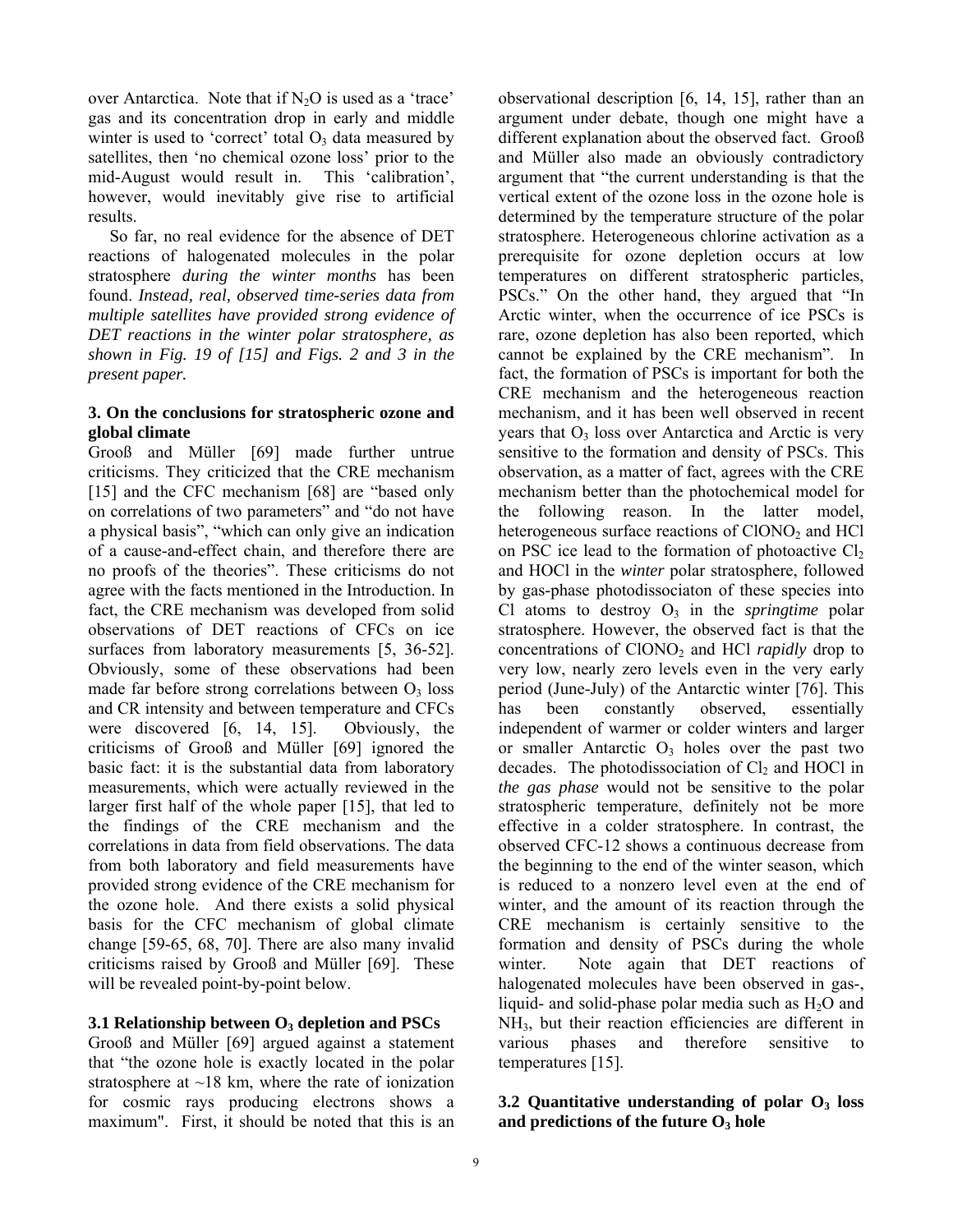The proposed CRE mechanism was used to deduce an analytic CRE equation that reproduced total  $O_3$ data over Antarctica since the 1950s and made quantitative predictions of the Antarctic  $O_3$  hole in the future [15]. The total ozone  $([O_3]_i)$  in the polar stratosphere is given by:

$$
[O_3]_i = [O_3]_0 \times [1 - k \times EESC_i \times I_i \times I_{i-1}], \tag{3}
$$

where  $I_i$  is the CR intensity in the *i*th year,  $EESC_i$  is the equivalent effective stratospheric chlorine,  $[O_3]_0$ the total  $O_3$  in the polar stratosphere when there were no CFCs in the atmosphere and *k* a constant [15]. It has been shown that Eq. 3 with CR intensity and EEFC as sole variables reproduces well observed 11 year cyclic variations of both total  $O_3$  and stratospheric temperature in the Antarctica  $O_3$  hole over the past five decades (see Figs. 16a, 17b and 20c in [15]). Facing these convincing results, Grooß and Müller [69] criticized that "This fit to EESC and the 11-year solar cycle-based CR modulation (Fig. 20c of Lu, 2010a) is not able to reproduce the ozone data, e.g. around 1990. This is expected since the fit is not based on the mechanisms responsible for ozone depletion and therefore is not suited for making predictions". First, this criticism obviously contradicts with their earlier argument "For recent decades, the detection of the solar-cycle signal has been complicated by the fact that the eruptions of El Chicho´n (1982) and Mt. Pinatubo (1991) occurred near the declining phases of the solar cycle in 1982– 1984 and 1992–1994, so that there is the possibility of aliasing volcanic and solar-cycle related effects on column  $O_3$ " [71]. Climate models and observations did show that a major volcanic eruption such as Mt. Pinatubo in 1991 causing a large negative radiative forcing of roughly  $-3$  W/m<sup>2</sup> can lead to a large impact on stratospheric  $O_3$  depletion and climate that persists for a few years [28]. Second, the results reported in Figs. 20c and 17b of Lu [15] are now updated as Fig. 4A and 4B here. It is clearly shown that in striking contrast to Grooß and Müller's criticism, the CRE model well reproduces not only observed total  $O_3$  data but also ozone-loss-induced stratospheric cooling data, albeit large fluctuations of observed  $O_3$  / temperature data in some years (e.g., around 1990 and 2002). It was indeed reasonable to conclude that "Although atmospheric dynamics and meteorological conditions could cause large total  $O<sub>3</sub>$ fluctuations from year to year, a long-term trend of the polar  $O_3$  loss is predictable" [15]. These results have shown strong evidence and the dominance of the CRE mechanism. In contrast, the calculations using various photochemical models have been unable to either reproduce or predict 11-year cyclic total  $O_3$  variations in the ozone hole [27, 28]. According to Grooß and Müller [69], the failing is due to "inter-annual variability of the atmosphere prevents accurate predictions for a particular year from simulations. Furthermore, climate-changedriven changes in the stratosphere, e.g., in stratospheric temperatures and in stratospheric circulation, will have an important impact on future stratospheric ozone levels."

Besides, the October average zonal-mean total  $O_3$ data over Antarctica  $(60-90°S)$  were directly calculated by averaging the original NASA data over 5<sup>o</sup> latitude bands without area weighted in Lu [14, 15]. Those total  $O_3$  absolute values are ~30 DU lower than the values calculated with area-weighted. However, the observed total  $O_3$  data were presented as relative values (percents) in Lu [14, 15], and therefore the difference had almost no influence



**Fig. 4.** A: Observed and calculated 3-month (October-December) average total O3 over Antarctica with latitudes (60-90o S) in 1979-2010. Calculated data (solid line in green) are obtained by the CRE equation [15]. Observed data (solid circles in red) are obtained from zonal-mean total O3 data in NASA N7/M3/EP/OMI satellite datasets with *area weighted* (modified and updated from Fig. 20c of [15]). B. Observed temperatures at the lower stratosphere (100 hPa) and total O3 over Halley (75°35' S, 26°36' W) in November (after the O3 hole peak) as well as calculated total O3 data by the CRE equation from 1965 to 2010, where a 3-point average smoothing was applied to observed data (updated from Fig. 17b of [15] with the 2002 data excluded).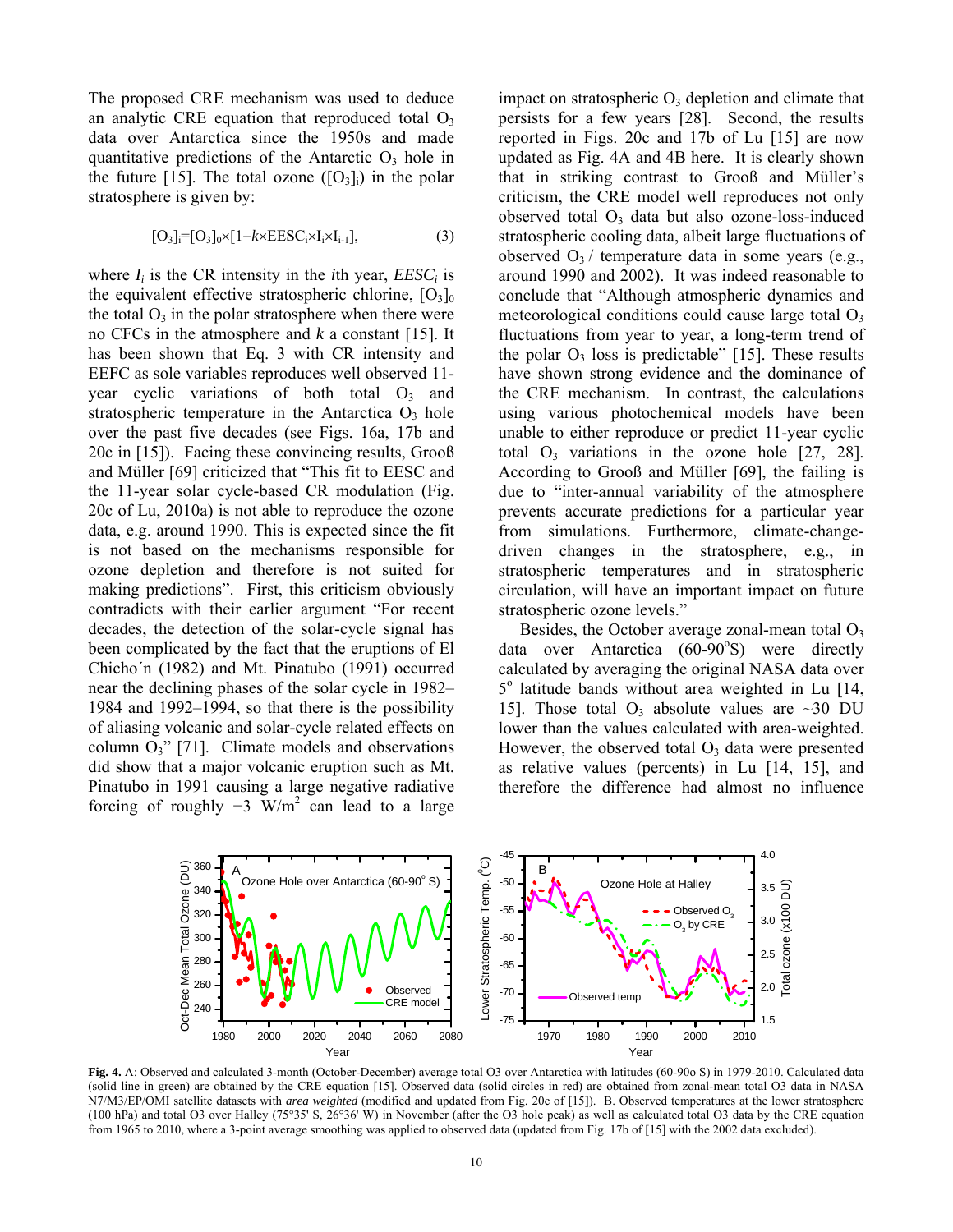on the conclusion. As shown in Fig. 4A here, recalculations using area-weighted monthly average zonal-mean total  $O_3$  data give a good fit to Eq. 3, similar to Fig. 20c of [15]. Therefore, the criticism by Grooß and Müller [69] that predictions of future polar total  $O_3$  values based on Eq. 3 "cannot be considered meaningful" is clearly invalid.

## **3.3 Photochemical model simulations**

Grooß and Müller [69] argued that (photo)chemistryclimate models (CCMs) for polar ozone loss do not use *observed* temperatures and winds and can therefore only calculate temperatures and ozone in a climatological sense. Therefore, "statements about particular years of CCM results are not meaningful". Chemistry transport models (CTMs), in which simulations are based on *observed* temperatures and winds, allow the observed ozone to be reproduced much better. One can find that this argument, in fact, acknowledges that current photochemical models including CTMs do not have the capability to *predict* future changes of polar ozone because they require using *observed* temperatures and winds. Indeed, researchers [29] have recently concluded in studying the Arctic ozone hole that "current climate models do not fully capture either the observed shorttimescale patterns of Arctic variability or the full extent of the observed longer-term cooling trend in cold stratospheric winters; nor do they agree on future circulation changes that affect trends in transport. Our ability to predict when conditions similar to, or more extreme than, those in 2011 may be realized is thus very limited. Improving our predictive capabilities for Arctic ozone loss, especially while anthropogenic halogen levels remain high, is one of the greatest challenges in polar ozone research". This is drastically different from the capability of the CRE mechanism, which not only reproduces observed total ozone data and ozone-loss-induced stratospheric cooling data but also gives a direct prediction of the future change of the polar ozone hole, as simply expressed in Eq. 3.

# **3.4 Correlation of stratospheric temperature with total O3 over Antarctica**

The statement of Grooß and Müller [69] that "Thus, the correlations between temperature and ozone column shown in Fig. 17 and 18 of Lu (2010a) are caused by the radiative effect of the reduced ozone concentrations in the ozone hole" is essentially the same as the statement in Lu [15]: "Less ozone in the stratosphere implies less absorption of solar and infra-red radiation there and hence a cooler

stratosphere." Thus, Grooß and Müller didn't provide any new insight into this point but just repeated the discussion that had been made by Lu [15]. Moreover, Grooß and Müller's final mentioning that "The impact of the solar cycle on stratospheric temperatures has also been investigated, the maximum effect is in the order of a 1K response amplitude located in the *tropical upper* stratosphere (…)." is misleading or irrelevant. First, the direct solar effect is not expected to affect either total  $O_3$  or temperature in the *lower polar* stratosphere [27, 28]. This is indeed proven by the observed data of summer total  $O_3$  in Fig. 16c of Lu [15]. Second, although the stratospheric cooling effect of  $O_3$ depletion had been well observed [77, 78, 27], Lu [15] reported *the first* observation of *11-year cyclic* stratospheric cooling caused by polar  $O<sub>3</sub>$  loss (see Fig. 4B) and concluded that "These data (Figs. 17 and 18) clearly demonstrate that the long-term temperature change in the lower polar stratosphere is solely dependent on the variation of total ozone; both exhibit pronounced 11-year cyclic variations controlled by the levels of CFCs and cosmic rays. This is clearly in contrast to the previous attribution of the non-monotonic decrease in the stratospheric temperature to the effect of volcanic eruptions […] or to the effects of non-CFC greenhouse gases […]. The present observations provide strong evidence that the CRE-driven polar ozone loss results in a subsequent 11-year cyclic stratospheric cooling*.*"

# **3.5 CFCs and climate change**

Ignoring nearly all of the observed and theoretical results presented in Figs. 17, 18, 21 and 22 of Lu [15] and Figs. 1-6 of Lu [68], Grooß and Müller [69] replotted *only part of* the data presented in the *single*  Fig. 21 of Lu [15] and criticized Lu's conclusion that CFCs, rather than  $CO<sub>2</sub>$ , were the major culprit for global warming in late 20th century. They argued that "The inspection of this figure (in the same way as Fig. 21 of [15] is interpreted) could suggest that surface temperatures are equally well (or perhaps better) correlated with  $CO<sub>2</sub>$  concentrations than with EESC. ….". It must be pointed out that Grooß and Müller [69] quote out of context on Lu's results for the relationship between CFCs and global climate change, which was based on a large amount of data and discussion presented in Lu [15, 68]. For example, Fig. 2 of Lu [68] showed measured data of global surface temperature versus  $CO<sub>2</sub>$  concentration over the eight decades from 1850 to 1930 (when there were no CFCs emitted into the atmosphere), which results in a nearly zero correlation coefficient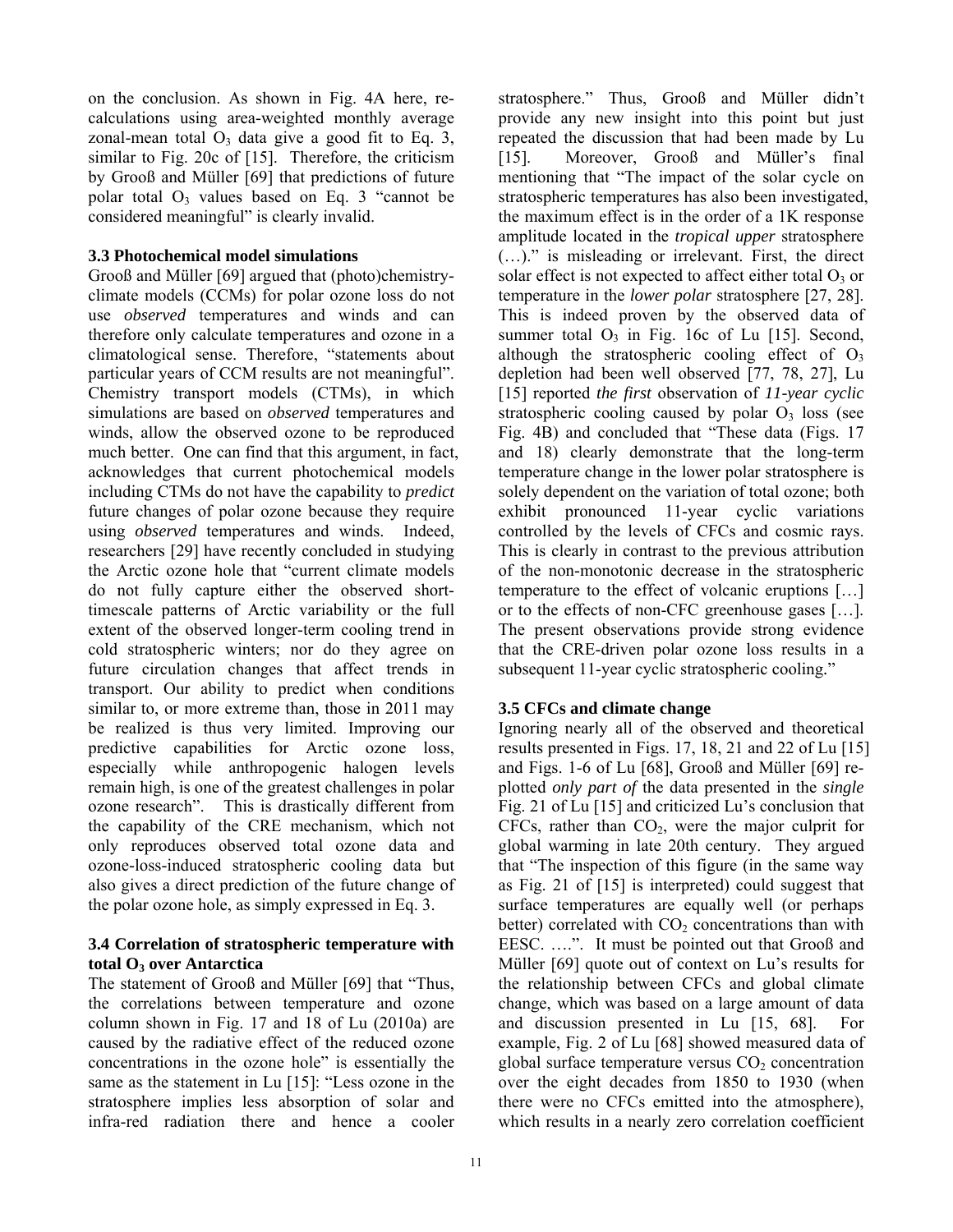R (=0.02). If the method of Müller and Grooß [71] using a low linear correlation coefficient  $(\leq 0.5)$  fitted from their  $O_3$  data with only 16 data points and large fluctuations to exclude the CRE mechanism is followed, then the  $CO<sub>2</sub>$  global warming model would have been ruled out much earlier with no need of any other evidence. Furthermore, Fig. 3 of Lu [68] showed time-series data of atmospheric  $CO<sub>2</sub>$ concentration, the total concentration of major atmospheric halocarbons (CFCs,  $\text{CCl}_4$  and  $\text{HCFCs}$ ) and global surface temperature over nearly six decades from 1950 to 2009. It is seen that global surface temperature was nearly constant from 1950 to  $\sim$ 1975, then had a linear rise from 1975 to  $\sim$ 2002 and finally turned to a slow decrease after 2002. Most strikingly, it is shown that global surface temperature has had a nearly perfect linear correlation with the total loading of halocarbons in the atmosphere from the 1950 to the present; *the linear fit gives a statistical correlation coefficient R as high as 0.96*. In fact, consistent with Lu's observations, the 2011 WMO Report [28] states that "New analyses of both satellite and radiosonde data give increased confidence in changes in stratospheric temperatures between 1980 and 2009. The globalmean lower stratosphere cooled by 1–2 K and the upper stratosphere cooled by 4–6 K between 1980 and 1995. *There have been no significant long-term trends in global-mean lower stratospheric temperatures since about 1995*."

 The observed data mentioned above strongly indicate that global temperature is highly sensitive to the variation of atmospheric halocarbons rather than increasing  $CO<sub>2</sub>$  and other non-halogen GH gases. In current climate models [66, 67, 27, 28], the radiative force of  $CO<sub>2</sub>$  can approximately be calculated by Eq. 2, implying that the global temperature sensitivity would *decrease* with increased CO<sub>2</sub> concentrations. This actually contradicts the observed temperature variations of about  $0.2 \text{ °C}$  during 1850-1970 and of  $\sim 0.6$  °C during 1970-2002, not to mention the observed *negative* correlation with CO<sub>2</sub> at higher concentrations  $(\geq 373 \text{ ppm})$  since 2002. In contrast, global temperature has exhibited a nearly perfect linear positive correlation  $(R=0.96)$  with the total concentration of halocarbons since their considerable emission into the atmosphere in the 1970s. All these data strongly indicate that the greenhouse effect of increasing non-halogen gases has been saturated and that halocarbons (mainly CFCs) have played the dominant role in global climate change since 1970.

 Grooß and Müller [69] also made an incorrect argument against the work of Lu [68] by stating "He

argues that CFCs show a larger greenhouse effect than  $CO<sub>2</sub>$  on the basis of a simplified radiation model calculation, looking at transmitted radiation *at the surface* and claims that the  $CO<sub>2</sub>$  lines would be saturated." This statement severely distorts the observations reported in Lu [68]. For example, Fig. 5 of [68] showed observed radiance spectra of the Earth's outgoing longwave radiation (OLR) measured by the NASA Infrared Interferometric Spectrometer (IRIS) onboard the Nimbus 4 spacecraft in 1970 and the IMG instrument onboard the Japanese ADEOS satellite in 1997 and the theoretical OLR difference spectra. "These data strikingly show that the expected strong  $CO<sub>2</sub>$ absorption band in the 700 to 800  $\text{cm}^{-1}$  region does not appear in the observations of the difference radiance spectrum between 1970 and 1997 (…). This radiative forcing arising from the  $CO<sub>2</sub>$ absorption has lied at the heart of the debate on the anthropogenic global warming observed in the late half of the 20th century. ... These observations and calculations of radiance spectra therefore also provide strong evidence of the saturation in the warming effect of  $CO<sub>2</sub>$ ." In fact, the strong evidence for the saturation in GH effect of non-CFC gases was drawn first from observed data of polar stratospheric temperatures over Antarctica since the 1950s (Figs. 17 and 18 of [15]), then from global surface temperatures versus  $CO<sub>2</sub>$  since 1850 and CFCs since 1970 (Figs. 21 and 22 of [15]; Figs. 2 and 3 of [68]) and theoretical and observed transmitted radiation spectra measured both at the surface and at the top of the atmosphere (Fig. 4 of [68]), as well as theoretical and measured OLR spectra by satellites at the top of the atmosphere at altitudes of about 800 km (Fig. 5 of [68]). Moreover, the elucidation of the Earth blackbody radiation feature, as presented in Fig. 1 of [68], has also given a sound physical basis for the saturated GH effect of non-halogenated gases. It was clearly elucidated that CFCs, rather than  $CO<sub>2</sub>$  or  $CH<sub>4</sub>$  $/N<sub>2</sub>O$ , have IR absorption bands centering at the blackbody radiation spectrum of the Earth or the atmospheric window at 8-12 µm [68]. Moreover, non-halocarbon gases have so high concentrations,  $\sim$ 390 ppm for CO<sub>2</sub>, 1.5-1.8 ppm for CH<sub>4</sub> and 300-325 ppb for N<sub>2</sub>O, which are respectively 10<sup>6</sup>, 10<sup>4</sup> and 10<sup>3</sup> times those of CFCs and HCFCs in 100-500 ppt, that their GH effects are saturated.

 The magnitude of the GH effect depends on the sensitivity of the climate system. There exists a large uncertainty in *climate sensitivity factor*  $\alpha$  [66, 67], which can be defined as the amount of temperature change per change in direct radiative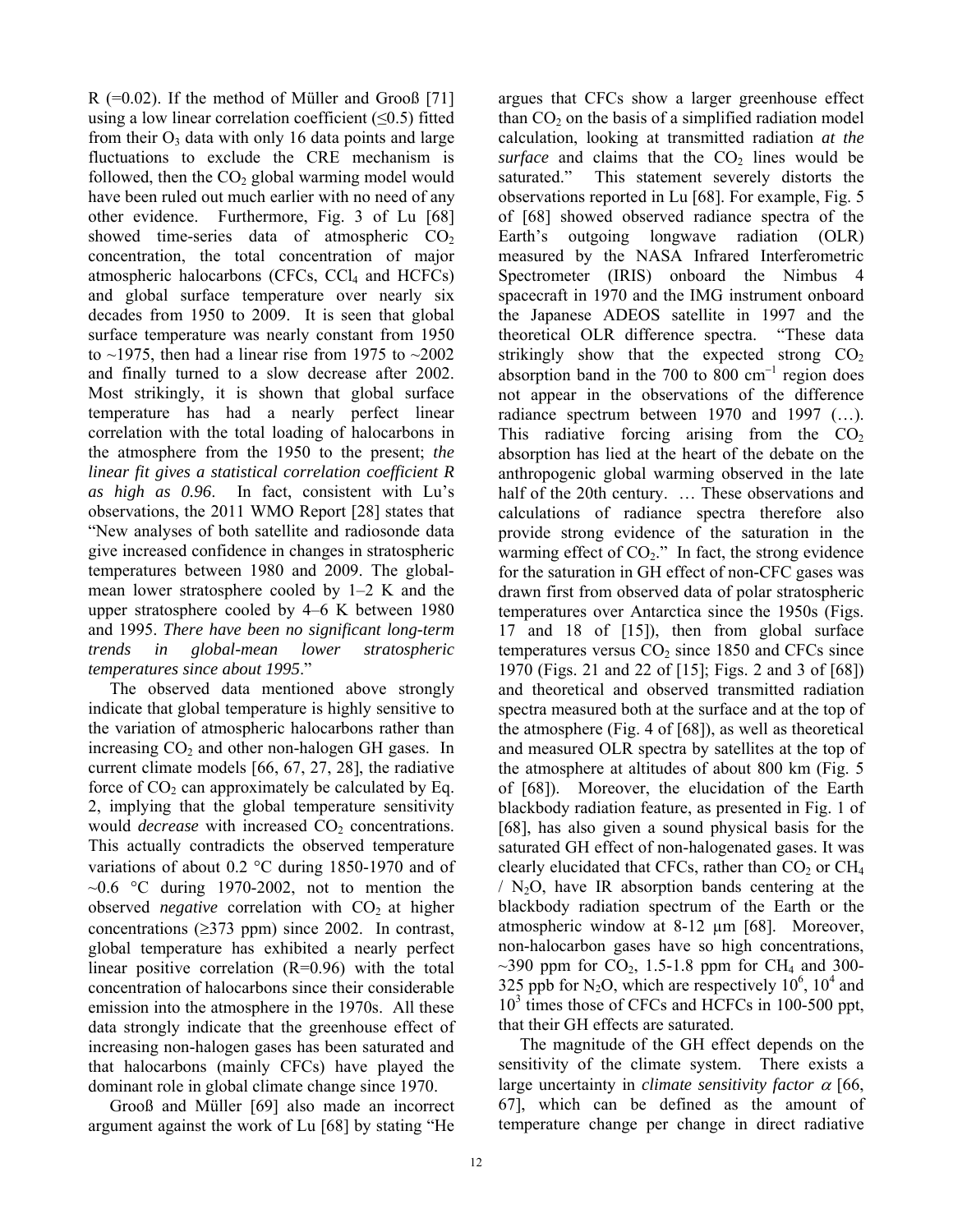forcing driven by GH gases, i.e.  $\alpha = dT/dF$ , with no climate feedback included. In current climate models, equilibrium climate sensitivity was often determined by projecting  $\Delta T_{2x}$  to be a particular value corresponding to a *calculated* radiative force of  $\Delta F \approx 3.7$  W/m<sup>2</sup> *calculated* by Eq. 2 arising from a doubling of atmospheric  $CO<sub>2</sub>$  concentration [66, 67]. The  $\Delta T_{2x}$  value was therefore termed *climate sensitivity*. It is also known that atmospheric feedbacks largely control climate sensitivity. As global average temperature increases, tropospheric water vapor increases and this represents a key positive feedback of climate change. It has been estimated that water vapor feedback acting alone approximately doubles the warming from what it would be for fixed water vapour [67]. Moreover, water vapour feedback can also amplify other feedbacks such as cloud feedback and ice albedo feedback in models. The change in equilibrium surface temperature  $(\Delta T_s)$  arising from the radiative forcing Δ*F* of the surface-atmosphere system due solely to a GH gas increase can be calculated by:  $\Delta T_s = \alpha \beta \Delta F$ . Given no saturation in CO<sub>2</sub> GH effect, the current large atmospheric  $CO<sub>2</sub>$  concentration (~390 ppm) would result in a very large positive radiative force  $(-1.7 \text{ W/m}^2)$  given by Eq. 2 [28]. Consequently, observed temperature changes have forced climate models to use a very low climate sensitivity  $\lceil \alpha \beta \leq 0.5 \text{ K/(W/m}^2) \rceil$ . Unfortunately, this has inevitably led to the general conclusion that halocarbons are important, but by no means dominant for surface temperature changes [60-67, 27, 28].

 The observed evidence of the saturated GH effect of non-halocarbon gases led to a new evaluation of the effect of halocarbons on global climate [68]. Taking zero GH effects of non-halocarbon gases, Lu [68] re-calculated the global surface temperature change  $\Delta T_s$  due solely to halocarbons. As updated in Fig. 5, the calculated results with a climate sensitivity factor  $\alpha=0.9$  K W<sup>-1</sup>m<sup>2</sup> and a climate feedback amplification factor  $\beta=2$  reproduce the observed temperature data excellently. It should be noted that the results of Lu's model calculations are consistent with those of previous calculations on the GH effect of halocarbons using various climate models by other researchers [59-67]. The only distinction is that unlike previous climate models [59-67], Lu's climate model calculations are based on the observed saturation in GH effect of nonhalogenated gases  $(CO_2, CH_4 \text{ and } N_2O)$  and only the GH effect of halocarbons is taken into account.



**Fig. 5.** Calculated change in equilibrium surface temperature  $(\Delta T_s)$  (solid curve in green) due solely to CFCs, HCFCs and CCl<sub>4</sub>, with a climate sensitivity factor  $\alpha=0.9$  K W<sup>-1</sup>m<sup>2</sup> and a climate feedback amplification factor  $\beta$ =2. Observed global surface temperature data (bars) were from the UK Met Office Hadley Centre; the red curve is a 3-point average smoothing of observed data (updated from Fig. 6 in Lu [68]).

 In contrast to the above observed facts, Grooß and Müller [69] made very confusing and contradictory statements. For example, their statement "all known projections show that the trend of global warming will continue as long as  $CO<sub>2</sub>$ increases in the atmosphere (Solomon et al., 2007b)" contradicts with "Indeed, because the recovery of the atmosphere from an anthropogenic  $CO<sub>2</sub>$  perturbation will take place on time scales of centuries or longer, the climate change that takes place due to anthropogenic  $CO<sub>2</sub>$  increases will be largely irreversible for 1000 years after emissions have stopped (…; Solomon et al., 2009)". They also stated "the globally averaged surface temperatures are controlled by a combination of multiple effects, most prominently the increase in emissions of  $CO<sub>2</sub>$ and other greenhouse gases, … (see e.g., Solomon et al., 2007b)" and "A plausible explanation for the recent decrease of surface temperatures is a combination of low El Niño index, low solar activity, and the Kasatochi volcano eruption in 2008". Reading these confusing statements, one would be very difficult to find out that in Grooß and Müller's arguments, what would the major culprit for the observed global warming in the late half of the  $20<sup>th</sup>$ century be: was it due to the anthropogenic  $CO<sub>2</sub>$  or other GH gases or natural effects? One point for sure is that if there were a delay of 1000 years in the GH effect of  $CO<sub>2</sub>$ , then the global warming observed for the period of 1950 to 2000 must not be due to anthropogenic  $CO<sub>2</sub>$  since the industrial revolution started at 1850 only.

# **4. Conclusions**

Based on the latitude coverage of the ACE-FTS satellite, one can conclude that there are serious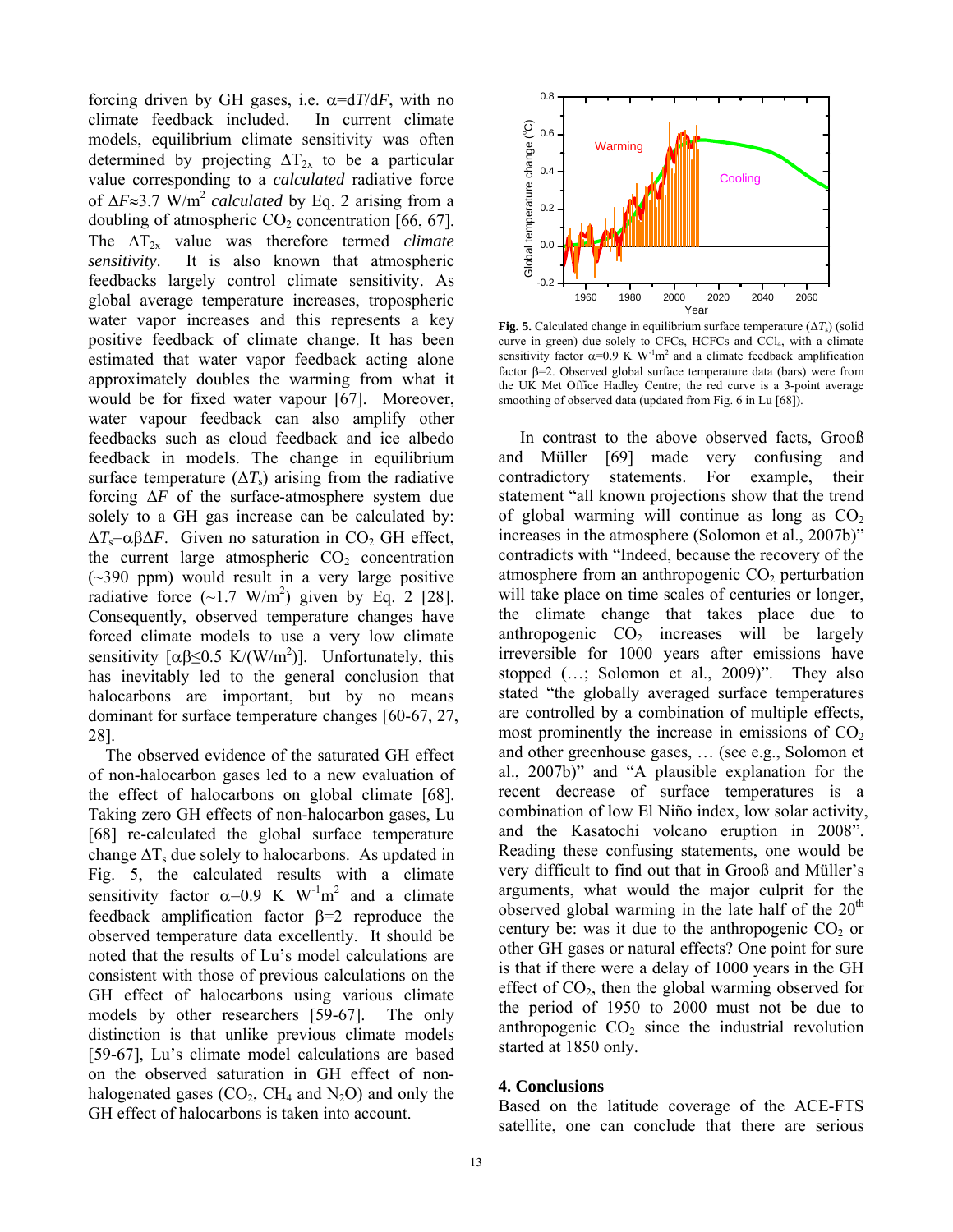problems with the "ACE-FTS data" reported by Grooß and Müller [69, 71]. Therefore, their statement "By analysing the ACE-FTS data, we demonstrated that there cannot be significant CFC decomposition besides photolytic decomposition in the stratosphere by the proposed CRE effect (Lu, 2010a)" cannot stand scientifically. And a large number of data and scientific facts mentioned in this paper have disproven Grooß and Müller's factlacking criticisms that "the methods of analysing ozone and global temperature data used by Lu (2010a) which are based solely on correlations of parameters, are not conclusive to explain the complex processes both of ozone depletion and surface temperature development. Thus, meaningful predictions based on the correlation of EESC and temperature anomalies cannot be drawn. The strong conclusions for climate models put forward by Lu (2010a) do not have a physical basis".

 On the contrary, one can find that it is numerous laboratory observations of DET reactions of halogenated molecules that led to the findings of strong spatial and time correlations between polar  $O<sub>3</sub>$ loss or stratospheric cooling and CRs and the birth of the CRE mechanism of the  $O_3$  hole. Substantial observed data from both laboratory and field measurements have provided strong evidence of the CRE mechanism. The GH effect of CFCs has been known for a long time. However, the new conclusion that CFCs, rather than  $CO<sub>2</sub>$ , were the major culprit for global warming in late 20th century and the prediction that a long-term global cooling starting around 2002 will continue for coming five to seven decades were made with a sound physical basis and numerous observed data. These included polar stratospheric temperatures and global surface temperatures, atmospheric transmittance spectra of the infrared radiation and outgoing longwave radiation spectra of the Earth, as well as the elucidation of the essential feature of the Earth blackbody radiation and new calculations of the GH effect of halocarbons [15, 68].

 Finally, their statement in the Conclusion of [69] "The finding of the IPCC '…' (Solomon et al., 2007b) remains unchallenged by the analysis of Lu (2010a)" obviously contradicts their own statements in their Abstract and Introduction that Lu's conclusions "challenge the fundamental understanding of polar ozone loss and global climate change".

## **Acknowledgements**

The author is greatly indebted to the following Science Teams for making the data available: NASA TOMS and OMI Teams for ozone data; NASA UARS's CLAES and HALOE Teams for CFCs and CH4 data; The British Antarctic Survey's Ozone Team for ozone at Rothera and Halley, Antarctica and lower stratospheric temperature data at Halley (credited to Dr. J. D. Shanklin); The University of Oxford's MIPAS team (Dr. Anu Dudhia) for Near Real Time satellite data of CFC-12,  $N_2O$  and CH<sub>4</sub>; The Bartol Research Institute's Neutron Detection Team for cosmic ray data at McMurdo; the UK Met Office Hadley Centre for global surface temperature data; and the Canadian ACE team for providing the latitude coverage plot of the ACE-FTS satellite and for pointing out the limitations of the ACE-FTS datasets. This work is supported by the Canadian Institutes of Health Research (CIHR) and Natural Science and Engineering Research Council of Canada (NSERC).

## **References**

- [1] P. J. Crutzen, S. A. Isaksen and G. C. Reid, Solar Proton Events - Stratospheric Sources of Nitric-Oxide, Science **189**, 457-459 (1975).
- [2] M. A. Ruderman, H. M. Foley and J. W. Chamberlain, 11 year variation in polar ozone and stratospheric-ion chemistry, Science **192**, 555-557(1976).
- [3] R. M. Thorne, Energetic radiation belt electron-precipitation - natural depletion mechanism for stratospheric ozone, Science **195**, 287-289 (1977).
- [4] C. H. Jackman, Effects of energetic particles on minor constituents of the middle atmosphere, J. Geomagnet. Geoelectri. **43**, S637-646 (1991).
- [5] Q.-B. Lu and T. E. Madey, Giant enhancement of electroninduced dissociation of chlorofluorocarbons coadsorbed with water or ammonia ices: Implications for the atmospheric ozone depletion, J. Chem. Phys. **111**, 2861-2864 (1999).
- [6] Q.-B. Lu and L. Sanche, Effects of cosmic rays on atmospheric chlorofluorocarbon dissociation and ozone depletion, Phys. Rev. Lett. **87**, 078501(2001).
- [7] A**.** A. Krivolutsky, Cosmic ray influence on chemical composition of the atmosphere of the earth, Adv. Space Res. **27**, 1993-2002 (2001).
- [8] N**.** Gehrels, C. M. Laird, C. H. Jackman, J. K. Cannizzo, B. J. Mattson and W. Chen, ozone depletion from nearby supernovae, Astrophys. J. **585**, 1169-1176 (2003).
- [9] F. Q. Yu, Formation of large NAT particles and denitrification in polar stratosphere: possible role of cosmic rays and effect of solar activity, Atmos. Chem. Phys*.* **4,** 2273-2283 (2004).
- [10] E. A. Kasatkina and O. I. Shumilov, Cosmic ray-induced stratospheric aerosols: A possible connection to polar ozone depletions, Ann. Geophys. **23**, 675-679 (2005).
- [11] B. C. Thomas, C. H. Jackman, A. L. Melott, C. M. Laird, R. S. Stolarski, N. Gehrels, J. K. Cannizzo and D. P. Hogan, Terrestrial ozone depletion due to a Milky way gamma-ray burst, Astrophys. J. **622**, L153-L156 (2005).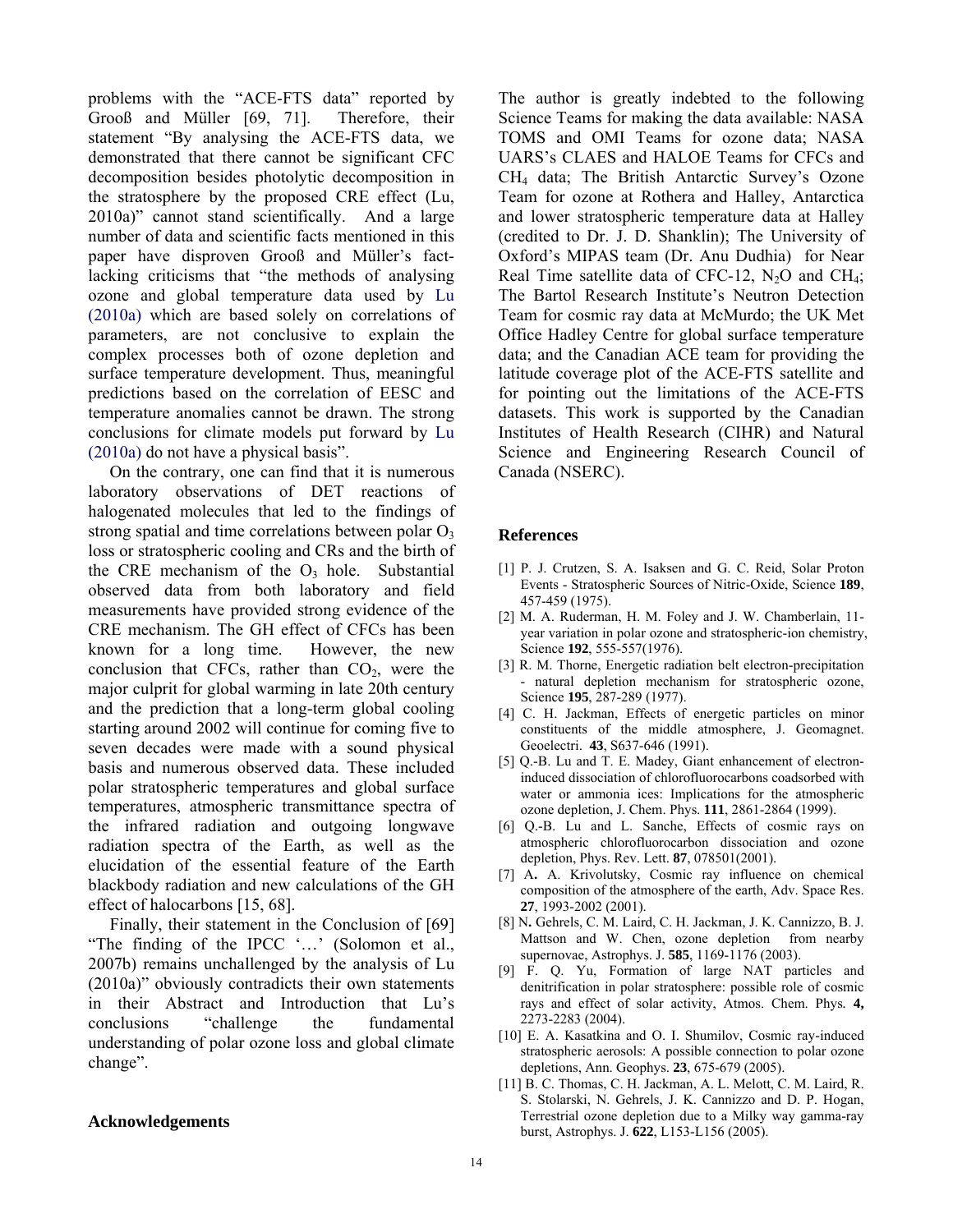- [12] A. L. Melott, A. J. Krejci, B. C. Thomas, M. V. Medvedev, G. W. Wilson and M. J. Murray, Atmospheric consequences of cosmic-ray variability in the extragalactic shock model, J. Geophys. Res. **113**, E10007 (2008).
- [13] A. L. Melott, D. Atri, B. C. Thomas, M. V. Medvedev, G. W. Wilson and M. J. Murray, Atmospheric consequences of cosmic-ray variability in the extragalactic shock model: 2. Revised ionization levels and their consequences, J. Geophys. Res. **115**, E08002 (2010).
- [14] Q.-B. Lu, Correlation between Cosmic Rays and Ozone Depletion, Phys. Rev. Lett. **102**, 118501(2009).
- [15] Q.-B. Lu, Cosmic-ray-driven electron-induced reactions of halogenated molecules adsorbed on ice surfaces: implications for atmospheric ozone depletion and global climate change, Phys. Rep. **487**, 141-167 (2010).
- [16] B. Jan and M. A. K. Y. Zai, Investigating the Influence of Cosmic Rays on Ozone Layer Depletion at Beijing, China, J. Basic & Applied Sci*.* **8***,* 370-373(2012).
- [17] C. R. Beckie, Determining the Polar Cosmic Ray Effect on Cloud Microphysics and the Earth's Ozone Layer, UCGE Reports No. 20356 (The University of Calgary*,* 2012).
- [18] M. J. Molina and F. S. Rowland, Atmospheric sink for chlorofluoromethanes-chlorine atomic-catalysed destruction of ozone, Nature **249**, 810-812 (1974).
- [19] J. C. Farman, B.G. Gardiner and J. D. Shanklin, Large losses of total ozone in Antarctica reveal seasonal ClOx/NOx interaction, Nature **315**, 207-210 (1985).
- [20] P. J. Crutzen and F. Arnold, Nitric acid cloud formation in the cold Antarctic stratosphere: a major cause for the springtime 'ozone hole', Nature **324**, 651-655(1986).
- [21] O. B. Toon, P. Hamill, R. P. Turco, and J. Pinto, Condensation of  $HNO<sub>3</sub>$  and HCl in the winter polar stratosphere, Geophys. Res. Lett. **13**, 1284-1287(1986).
- [22] M. J. Molina, T.-L. Tso, L. T. Molina and F. C.-Y. Wang, Antarctic stratospheric chemistry of chlorine nitrate, hydrogen chloride, and ice: Release of active chlorine, Science **238**, 1253-1257(1987).
- [23] M. A. Tolbert, M. J. Rossi, R. Malhotra and D. M. Golden, Reaction of chlorine nitrate with hydrogen chloride and water at Antarctic stratospheric temperatures, Science **238**, 1258-1261(1987).
- [24] S. Solomon, Progress towards a quantitative understanding of Antarctic ozone depletion, Nature **347**, 347-354(1990).
- [25] O. B. Toon and R. P. Turco, Polar stratospheric clouds and ozone depletion, Sci. Ameri. **264**, 68-74(1991).
- [26] World Meteorological Organization (WMO), Scientific Assessment of Ozone Depletion: 1994 (Global Ozone Research and Monitoring Project-Report No. 47, Geneva, 1995).
- [27] World Meteorological Organization (WMO), Scientific Assessment of Ozone Depletion: 2006 (Global Ozone Research and Monitoring Project-Report No. 50, Geneva, 2007).
- [28] World Meteorological Organization (WMO), Scientific Assessment of Ozone Depletion: 2010 (Global Ozone Research and Monitoring Project-Report No. 52, Geneva, 2011).
- [29] G. L. Manney et al. Unprecedented Arctic ozone loss in 2011, Nature **478**, 469-475 (2011).
- [30] E. Illenberger, H.-U. Scheunemann and H. Baumgärtel, Negative-ion formation in  $CF_2Cl_2$ ,  $CF_3Cl$  and  $CFCI_3$ following low-energy (0-10eV) impact with near monoenergetic electrons, Chem. Phys. **37**, 21-31 (1979).
- [31] L. G. Christophorou, D. L. McCorkle and A. A. Christodoulides, *In Electron-Molecule Interactions and*

*Their Applications,* L. G. Christophorou, Ed., Vol. 1 (Academic Press, Orlando, 1984) chap. 6.

- [32] S. D. Peyerimhoff and R. J. Buenker, Potential curves for dissociative electron-attachment of CFCl3, Chem, Phys. Lett*.* **65,** 434-439 (1979).
- [33] M. Lewerenz, B. Nestmann, P. J. Bruna and S. D. Peyerimhoff, The electronic-spectrum, photodecomposition and dissociative electron-attachment of  $CF_2Cl_2$  - an abinitio configuration-interaction study, Theochem-J. Mol. Struct*.* **24**, 329-342 (1985).
- [34] D. Smith and N. G. Adams, Elementary plasma reactions of environmental interest, Top. Curr. Chem. **89,** 1-49 (1980).
- [35] D. G. Torr, In *The Photochemistry of Atmospheres*, J. S. Levine, Ed. (Academic Press, Orlando, 1985) chap. 5.
- [36] Q.-B. Lu and T. E. Madey, Negative-ion enhancements in electron-stimulated desorption of  $CF_2Cl_2$  coadsorbed with nonpolar and polar gases on Ru(0001). Phys. Rev. Lett. **82**, 4122-4125 (1999).
- [37] Q.-B. Lu and T. E. Madey, Mechanism for giant Cl- and Fenhancements in electron-induced dissociation of  $CF<sub>2</sub>Cl<sub>2</sub>$ coadsorbed with water or ammonia ices, Surf. Sci. **451,** 238- 342 (2000).
- [38] Q.-B. Lu and T. E. Madey, Factors influencing Cl- and Fenhancements in electron-stimulated desorption of CF2Cl2 coadsorbed with other gases, J. Phys. Chem. **B105**, 2779- 2784 (2001).
- [39] Q.-B. Lu and T. E. Madey, L. Parenteau, F. Weik and L. Sanche, Structural and Temperature Effects on Cl<sup>-</sup> Yields in Electron-Induced Dissociation of CF<sub>2</sub>Cl<sub>2</sub> Adsorbed on Water Ice. Chem. Phys. Lett. **342**, 1-6 (2001).
- [40] S. Solovev, D. O. Kusmierek and T. E. Madey, Negative ion formation in electron-stimulated desorption of CF2Cl2 coadsorbed with polar NH3 on Ru(0001), J. Chem. Phys. **120,** 968-978 (2004).
- [41] Q.-B. Lu and L. Sanche, Enhanced Dissociative Electron Attachment to CF2Cl2 by Transfer of Electrons Localized in Preexisting Traps of Water and Ammonia Ice, Phys. Rev. B **63,** 153403(2001).
- [42] Q.-B. Lu and L. Sanche, Large Enhancement in Dissociative Electron Attachment to HCl adsorbed on H2O Ice via Transfer of Presolvated Electrons, J. Chem. Phys. **115**, 5711-5714 (2001).
- [43] Q.-B. Lu and L. Sanche, Dissociative Electron Attachment to CF4, CFCs and HCFCs adsorbed on H2O Ice, J. Chem. Phys. **120,** 2434-2438 (2004).
- [44] Y. Sohn, W. Wei and J. M. White, Thermal and photochemistry of tert-butyl iodide on ice films, Surf. Sci. **602**, 2706-2712 (2008).
- [45] Y. Sohn and J. M. White, Thermal and Photochemistry of Methyl Iodide on Ice Film Grown on Cu(111), Bull. Korean Chem. Soc. **30,** 1470-1474 (2009).
- [46] C.-R. Wang, A. Hu and Q.-B. Lu, Direct Observation of the Transition State of Ultrafast Electron Transfer Reaction of a Radiosensitizing Drug Bromodeoxyuridine, J. Chem. Phys. **124,** 241102(2006).
- [47] C.-R. Wang and Q.-B. Lu, Real-Time Observation of Molecular Reaction Mechanism of Aqueous 5-halo-2' deoxyurimidines under UV/Ionizing Radiation, Angew. Chem. Intl. Ed*.* **46**, 6316-6320 (2007).
- [48] C.-R. Wang, K. Drew, T. Luo, M.-J. Lu and Q.-B. Lu, Resonant Dissociative Electron Transfer of the Presolvated Electron to CCl4 in Liquid: Direct Observation and Lifetime of the CCl4\* Intermediate, J. Chem. Phys*.* **128***,*  041102(2008).